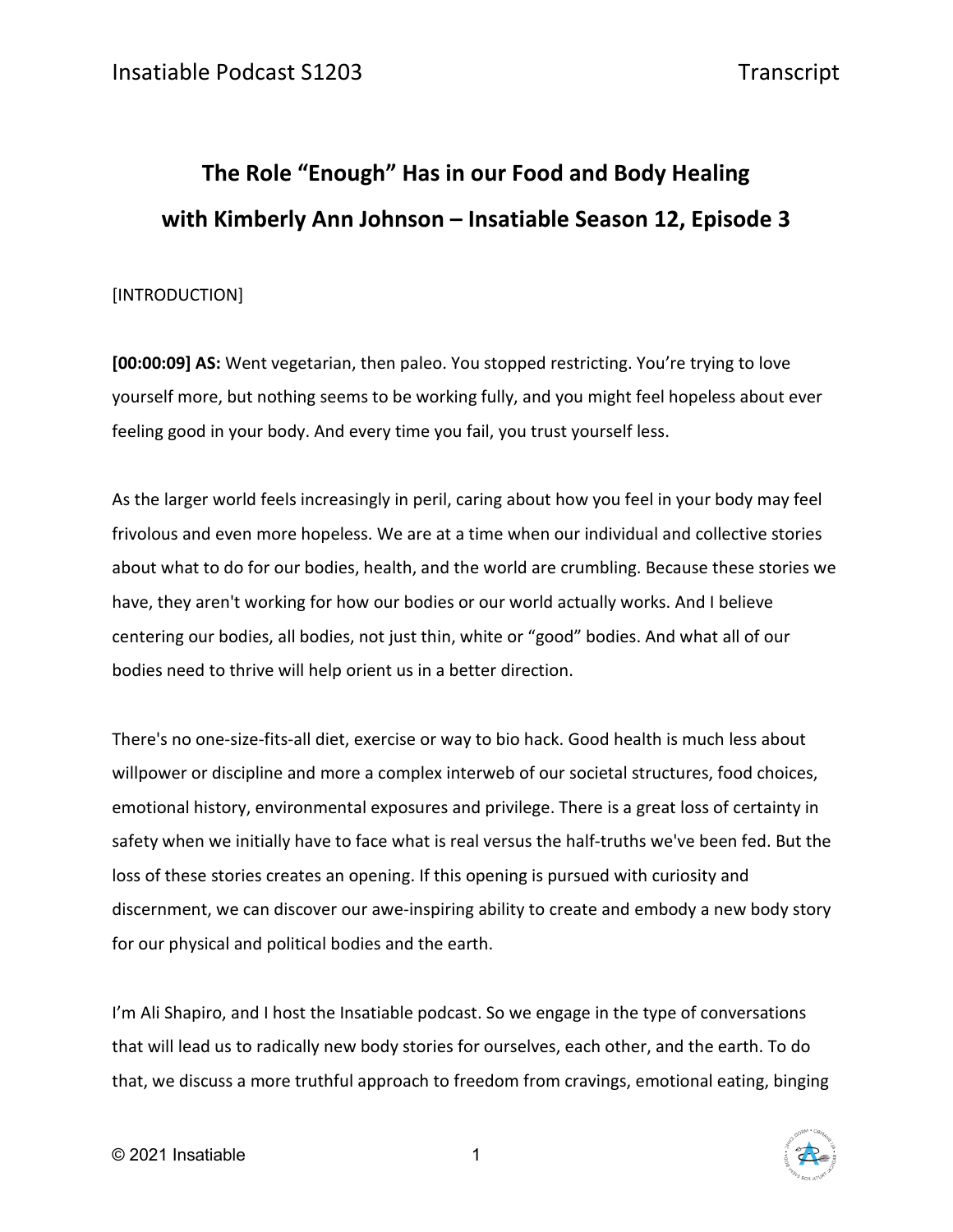and being all or nothing. We explore the hidden aspects of fighting our food, our weight, and our bodies and dive deep into nutrition and behavioral change science and true whole health.

But fair warning, this is *NOT* your parents' health care or the conspiratorial crazy of the wellness world. This is a big rebel gathering to those who want to hold nuance, context and complexity in order to lead the way to a healthier future for all, because our lust for life is truly insatiable.

Hey, everybody, Ali here. Before we get to today's episode with Kimberly Ann Johnson, I just wanted to let you know that in episode one I talked about a workshop that I'll be doing in November. That workshop has been moved to December. Still hashing out the final details, but I'll have all of them in episode four that comes out in November. So keep an eye out for that. And if you're on my list, you'll be the first to know. Get first tips on seats. But it's going to be a good one. So I hope you'll consider coming.

And before we get to today's interview, I just want to tell you a little bit about Kimberly. She's been on the podcast before. She wrote the book *The Fourth Trimester*. So in our fertility season. I enjoyed interviewing her, but she's back because she has a new book out called *Call of the Wild: How we Heal Trauma, Awaken Our Own Power and Use it for Good*. So we're going to talk about that today. But Kimberly is a sexological body worker, somatic experiencing practitioner, yoga teacher, postpartum advocate and single mom. She's working hands-on in integrating women's health and trauma recovery for more than a decade. She helps women's heal from birth injuries, gynecological surveys and sexual boundary violations. And again, her new book is *Call of the Wild: How we Heal Trauma, Awaken Our Own Power and Use it for Good*, as well as *The Fourth Trimester* and is also the host of the Birth, Sex, Trauma podcast. I think you're really going to like today's episode. So sit back and enjoy.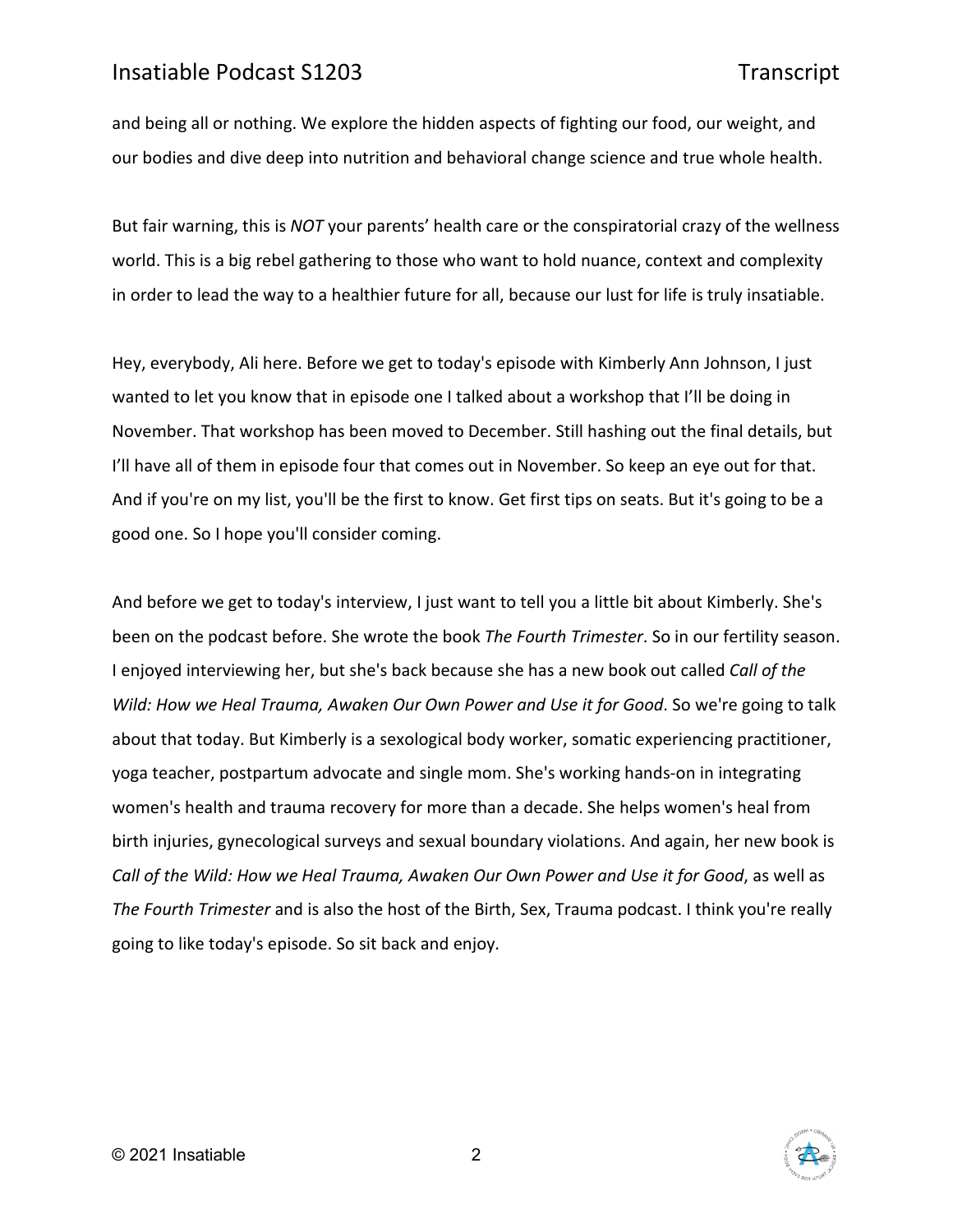#### [INTERVIEW]

**[00:04:19] AS:** Hello, everybody, and welcome to Insatiable. I'm here with Kimberly Johnson, who has been on the podcast before with her *Fourth Trimester* book, which was really helpful in me planning my own, I guess, runway into being a parent. So thanks for that book Kimberly. It was hard enough with that. I can't imagine not having had that book. So thank you for that.

We're here today to talk about your new book, which is *Call of the Wild: How we Heal Trauma, Awaken Our Own Power and Use it for Good*. So lots to talk about. Before we get to that, our season theme that was voted on by the community is trusting satiation. And I look at everything on a physical, emotional, symbolic level. So I'm curious when I say satiation, what does that mean to you?

**[00:05:10] KAJ:** Satiation to me means knowing what's enough, and feeling what's enough, and being able to give space to what's enough rather than looking ahead, or looking forward, or looking at what's next, or, yeah, contentment with what's now.

**[00:05:30] AS:** I love that definition, because I think what is enough is really hard for people to answer. We're always trained for more. One of the things I want to talk to you today about is how you talk about the addiction to intensity in your book and in general. So I think as a culture, and individually, we have such a skewed version of what is enough. It's a really powerful question to live into.

So as we get started on today's interview, I've heard you say in other interviews – First of all, I just want to let everyone, I'm such a fan of your work. I don't normally fan girl over people. I mean, I can have a healthy respect for people's work, but I think you're really brilliant and brings such a unique perspective to the world. So I just want everyone to run out and get your book. We've talked about it in my insatiable community. I've recommended it to clients and they all say it's been really life-changing, the exercises in the book and everything. So just want

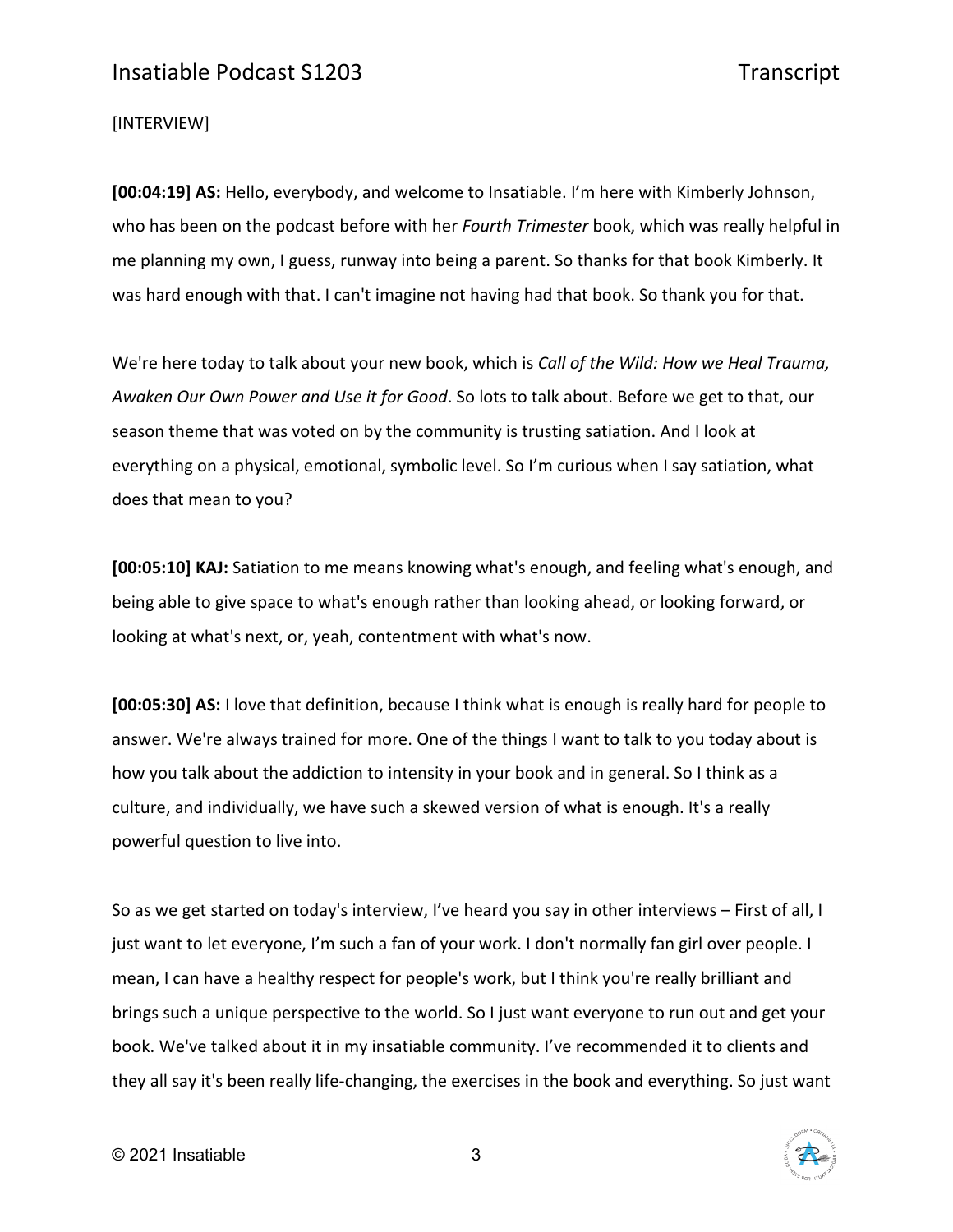to thank you for birthing this and you're work [inaudible 00:06:23] working this book. Everyone's like, "I want to write a book." And it's like, "Do you know what's actually involved? It's a lot of labor."

So I've heard you say that with this book, the subtitle is how we heal trauma. And in an interview, you talked about trauma being part of the human experience. And I would love for you to you know kind of ground us in your definition of trauma as well.

**[00:06:43] KAJ:** Sure. Yeah, I think trauma is a big word these days, and it means a lot of things to different people. I think there's an attempt to normalize trauma, which is maybe where some people might find that I lie. But being alive and the things that we go through and living, some people would even say, "Well, all birth is traumatic." But I would say like birth is a stressful event, but it doesn't have to be traumatic.

So trauma is that which is embedded in our bodies and hasn't yet had a chance to complete itself physiologically. So in some ways, it's as much about what has happened as what hasn't happened. So we tend to think about trauma as an event, like this thing was traumatic. But instead we might look at it as how has our system been able to move forward and maintain the same level of responsiveness to the environment that we're in.

**[00:07:42] AS:** Yeah. I like that. I think about my own experience recovering from cancer. And I had such a strong family unit that helped. However, there wasn't the – We're the first generation of childhood cancer survivors. So there wasn't the emotional understanding of what would happen. And so in some ways, I loved how you said it. It's what we also didn't have. So in some ways there was like all this safety and security within my family, but then there was like the emotional and physical trauma that happens to anyone when they go through some sort of intense medical process. So I think that's really important for people to think about. What happened and then what didn't happen in terms of your support.

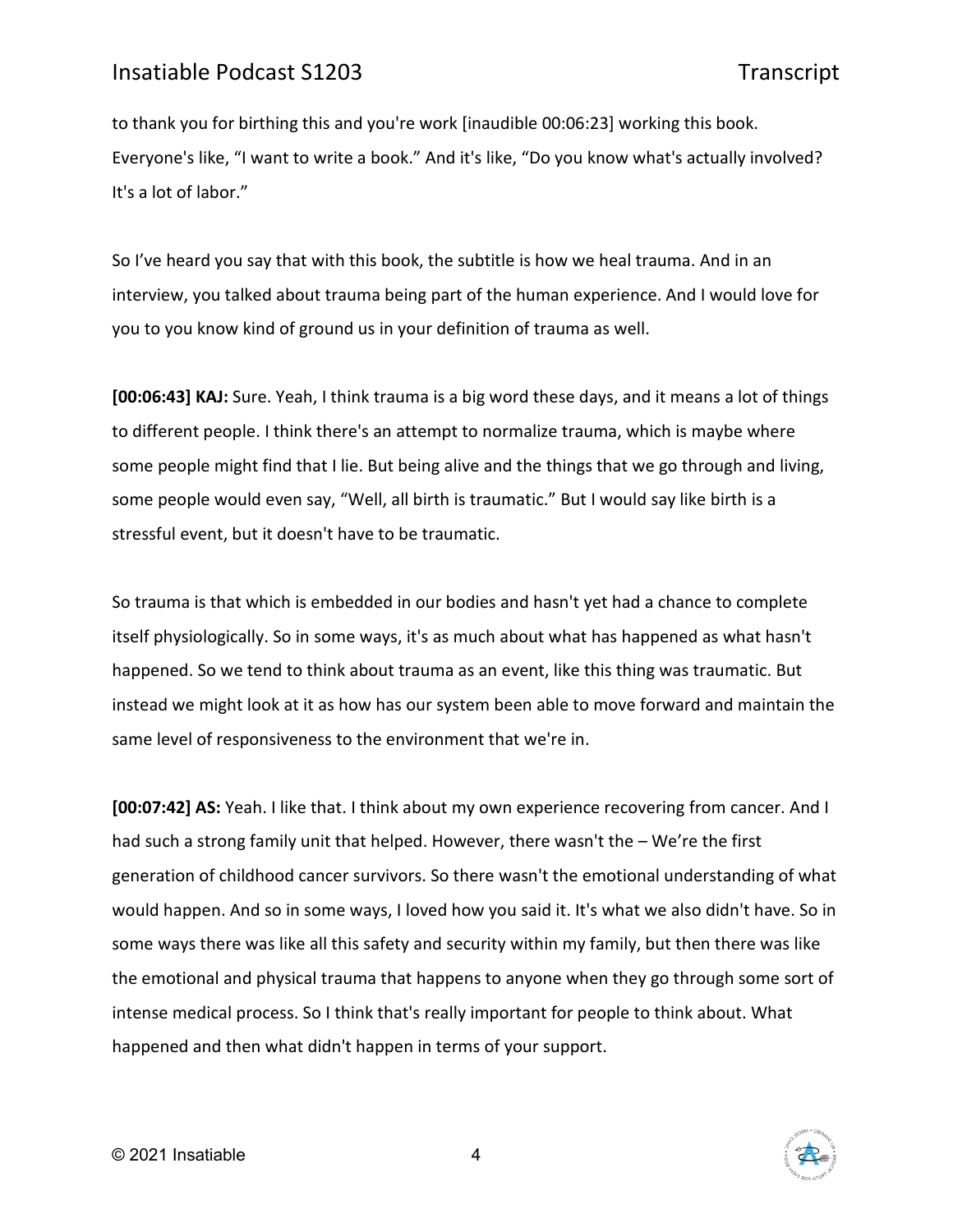**[00:08:18] KAJ:** And I think when you say that too, it just reminds me of what a culture of perfectionism we live in and that there would be some way that we could do it all right, right? There's no way that we're going to come through experiences and somehow we're going to be completely unscathed and receptive and be available to everything. I think that's the maturation process is, as we get the nicks and scars because those things also inform how we move, how we relate the world that we see. So really, I'm looking at a relative level of health, right? Not perfect health. Not perfect resiliency, because part of resiliency is developed through adversity, is developed through an encounter with things that we couldn't conceive of or feel unimaginable.

So I think in the trauma world, in the therapy world, we can sometimes – In the personal development world, we get really fixated on these things that are called goals, and bucket lists, and regulation, and attachments as if there's like perfect secure attachment and we can have a regulated nervous system. These aren't destinations. They're processes. And I think that's maybe what you're getting out of like how I see trauma, because it's just being in this world.

And we've also said – In my book I say wild animals don't experience trauma, but humans do. But we don't know that for sure. And we just know that the way that wild animals metabolize events usually makes them still able to perform or be biologically available for things that are mammalian. And somehow, with our species, we're at a place where those things have become difficult.

**[00:10:04] AS:** Yeah. I love that you use the word metabolism, because, I mean, I can help clients with their metabolism. But we also look at the symbolic. People always hear you are what you eat. But I say it's actually what you absorb and metabolize, because that reminds me symbolically of it's not just what happens to you. But, again, to your explaining, absorbing and metabolizing or what didn't and didn't in the process of it never being perfect. I think that's the obstacle and path to get super heady and philosophical. But that's where process comes in,

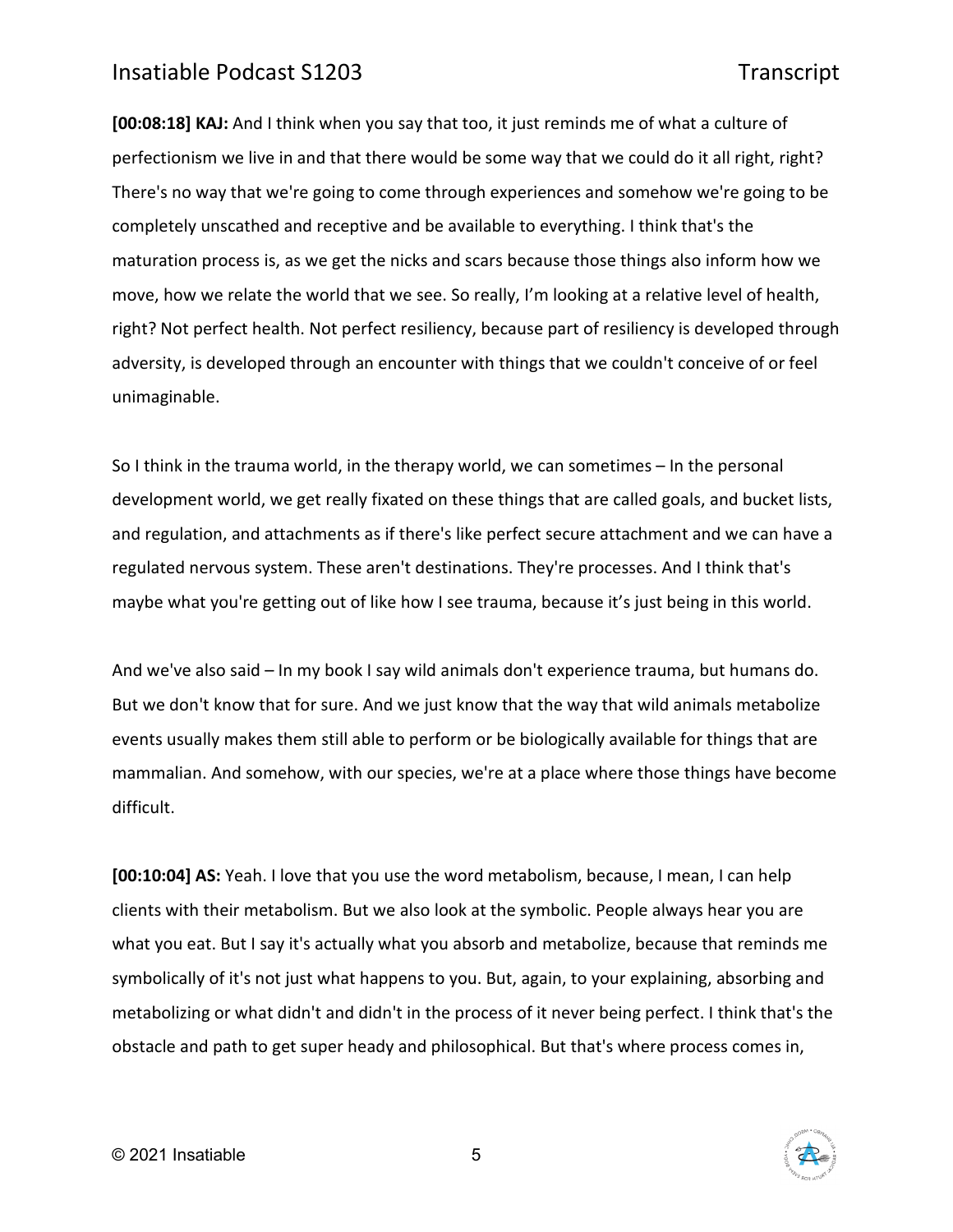because, yeah, life is dynamic, right? There's no static point. And so how do we grapple with that? I'm kind of getting off topic, but you sent me in a different direction than I was expecting.

So one of the things I want to ask you about is what is enough? Especially as today, we talk about – I want to talk to you a lot about how our social engagement nervous system when we're really body conscious affects us. And also how a lot of times people, in my experience, are using food or binging when they're in overwhelm or freeze to act, or all these different things. So I want to first set up for you is why does satiation matter? Because in the context of trauma, we often think, "Oh, I've got to go to the deep, dark places all the time." And actually in my truce with food work, it's about developing a healthy enough ego that you feel like you can have influence on the world regardless of what you weigh or the state of health that you're in, your diagnosis. And I see that as equally important in my own experience learning that I was able to do a lot of physical healing from the chemo when doctors weren't helping me with that. And again, maybe it wasn't their job, but it was this huge like, "Wow!" sense of agency that I had. And I found that was so important for me to then be able to go back and do deeper work around some of the emotional loss that happened and stuff like that. So I'd love for you to talk about why you think satiation matters and what you talk about in your book between going back and forth between red and blue.

**[00:12:01] KAJ:** Yeah, in some ways, satiation. So when you're referring to red and blue, for people who aren't familiar with the book, blue represents something that feels pleasurable in our system. And red represents something that feels dangerous or painful in our system. And most of us spend a lot of time in the red and not too much time in the blue. And if it is blue, it's more on like the false positivity side of things of like making the best of it, or reframing it, or like let me look on the bright side, or I should do a gratitude list, or all these things that we could do to try to increase blue. But as most people listening know, a lot of time that just feels like a band-aid. It feels like you're faking it because you don't actually feel good.

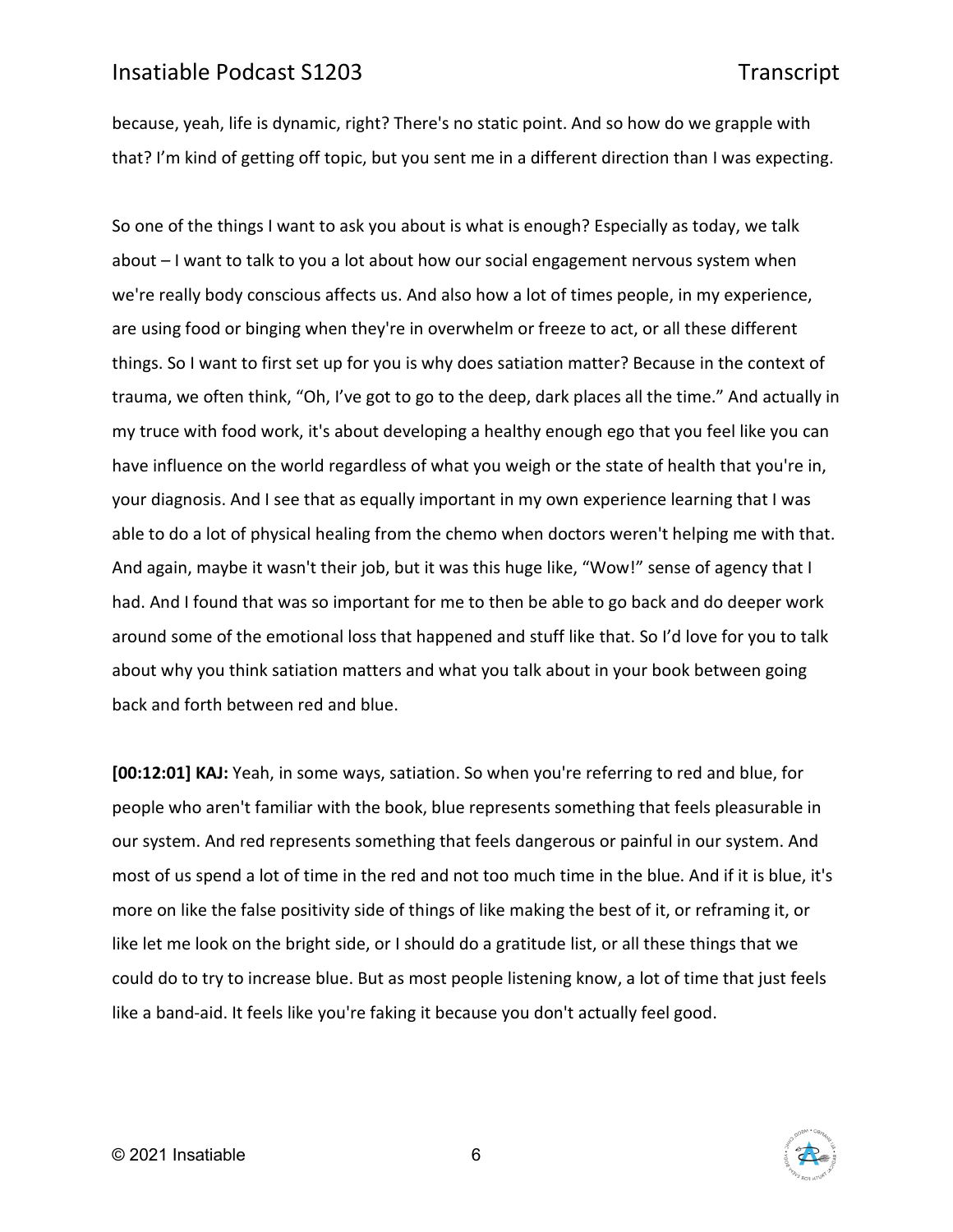And because our culture has so much intensity involved, so much stimulus, more is better. You hit one goal, set the next goal, or you might be lazy. I just wrote a book it came out in April, people are like right away they're like, "What's next? What's next?" It's like nothing's next.

**[00:13:03] AS:** You didn't agree. What just happened?

**[00:13:05] KAJ:** Nothing. Like there's nothing that's next. Like I don't have an answer. I don't know. I don't actually even want to know. I just want to be satisfied with this book, right? Satiation comes from the same route, I think, as satisfied. And throw a rock in a pond, you could just pick another one up and just keep throwing them in or you could like watch the ripples that happen from and then you could watch the stillness after it. And this compulsion for more just speaks to the emptiness that most of us are reckoning with, because we don't have intact culture. We don't even have a common ground for discussions anymore. We're not looking at a similar spread of facts. We don't even have a way to say like, "Hey, I don't know if that relates." We don't have a healthy understanding of how to have conflict between one another and still regard each other's humanity. So just like the intensity together with the polarity, and both of which are responses I think to this hungry ghost feeling of like where is the meaning? Where is the fact like you're saying, to develop a healthy ego? To me that also speaks to the fact that we have it wrong about how we would develop self-esteem or a sense of a self. The making of a self comes from things we do with our hands and a relationship we have to the earth or to each other. Whereby that level of consideration might not even occur to us because we would be so satisfied by what we're doing. And because so much of our work, including mine, happens a lot through a screen, happens a lot through sitting in my kitchen, which is where I am now, which is just weird, because it's where I make food, it's where I eat, and now it's also where I work. We don't have the same feeling that we do that all of us know when we have whatever is the equivalent of a good day's work. Meaning, you climb the, mountain or you had to walk to a creek to get some water, or you had to wait till something. We have everything at our fingertips and yet we're unhappier than ever.

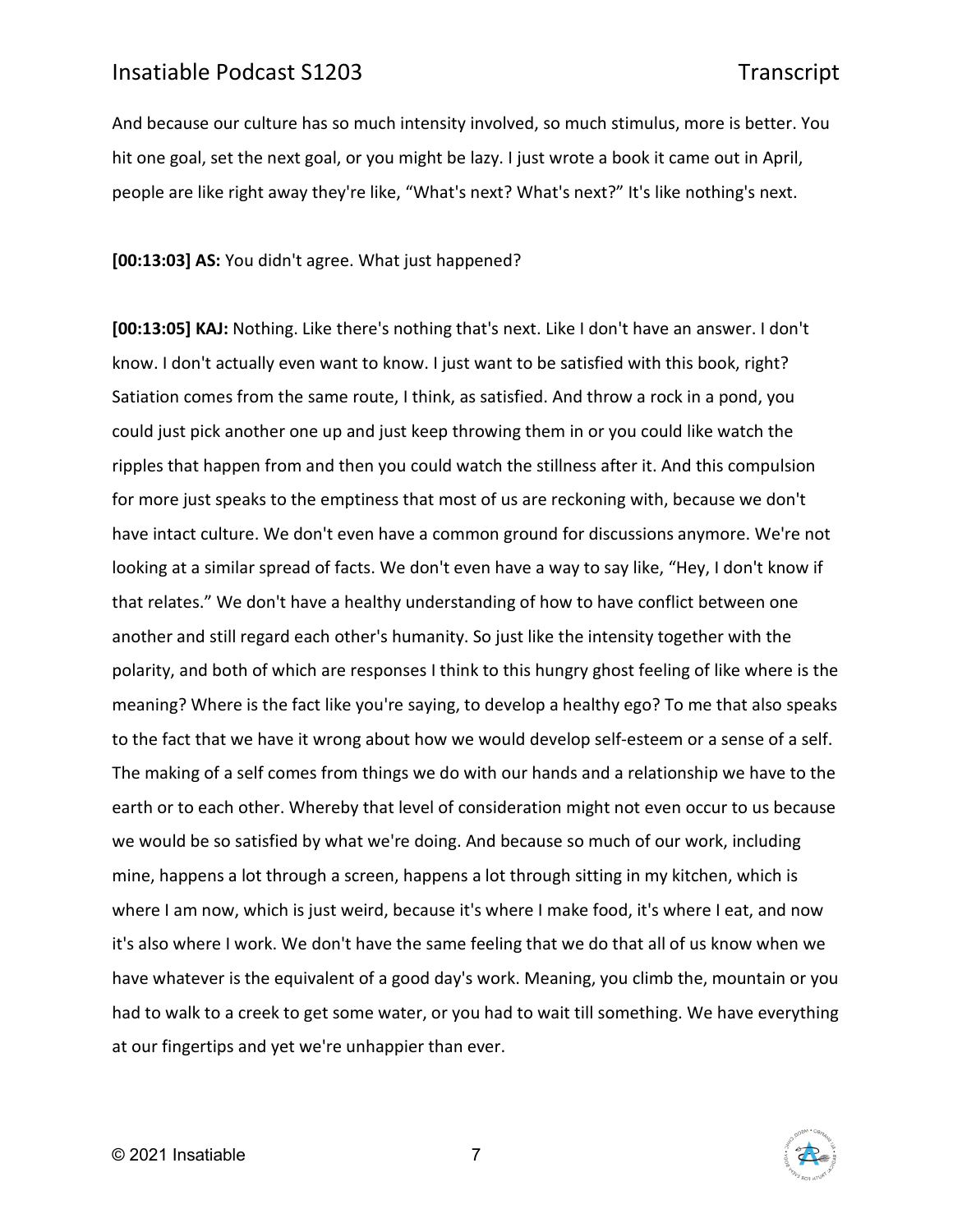So that's why satiation is important, because what a gift to be able to eat a meal and sit in the space of, "Wow! That was truly satisfying." It was satisfying in the amount. It was satisfying in the tastes. I don't feel like now I need to just go eat a piece of dessert. Or I don't feel like, "Oh, I need this or that." It's like that kind of a meal where you're like, "Oh, gosh. Yeah, I just want to sit with this for a while," and to allow ourselves to have it. And the same is true with sex. To have a sexual experience, wherever it goes and however long it is, and be able to just feel that and let that sink in, right? That we don't have to escalate intensity.

I think postpartum is very much that. It's like can we just kiss our partner and be so involved in that? That we don't have to anticipate what else might come from that? Or an interaction, can we put the period on the end of the sentence and say, "That's enough." I was thinking about it today. I'm teaching a class tomorrow, and it's a free class. So we usually get a lot of people to come. And we run ads sometimes so then the ads, you pay a certain amount of money to get a certain amount of people to come. It's kind of how it works, if the ads work well. And it's like does it matter if there's 1500 or 3000. I mean, in some ways, yes. Because, technically, the conversion rate will be higher in all of these things. But it's really never ending. If I just think, "Well, the more is better." So how many people on my list is enough? How many followers on social media is enough? Is it just an endless game of continuing to do it?

And I was thinking about it, because I think this year in my business I'm going to earn less than I earned last year. And there're a lot of reasons for it. But it's almost like why does that even require justification? Like who cares? Like who cares? As long as I have enough, which to me for right now is enough that I'm not living month to month. I can pay my bills easily. If something comes up I'm not super – Like yesterday, a tree fell on my car. I mean, that was just the most random thing. So it dented the top of my car. And I'm not really that stressed about it because I have some money. And so if it's going to cost a lot, it sucks, but I'm not like, "Oh my god! Now what am I going to do? I'm going to have to schedule 10 more clients and I'm going to have to do this." Because now I have some savings and now I have some things in place that I didn't have for a long part of my life.

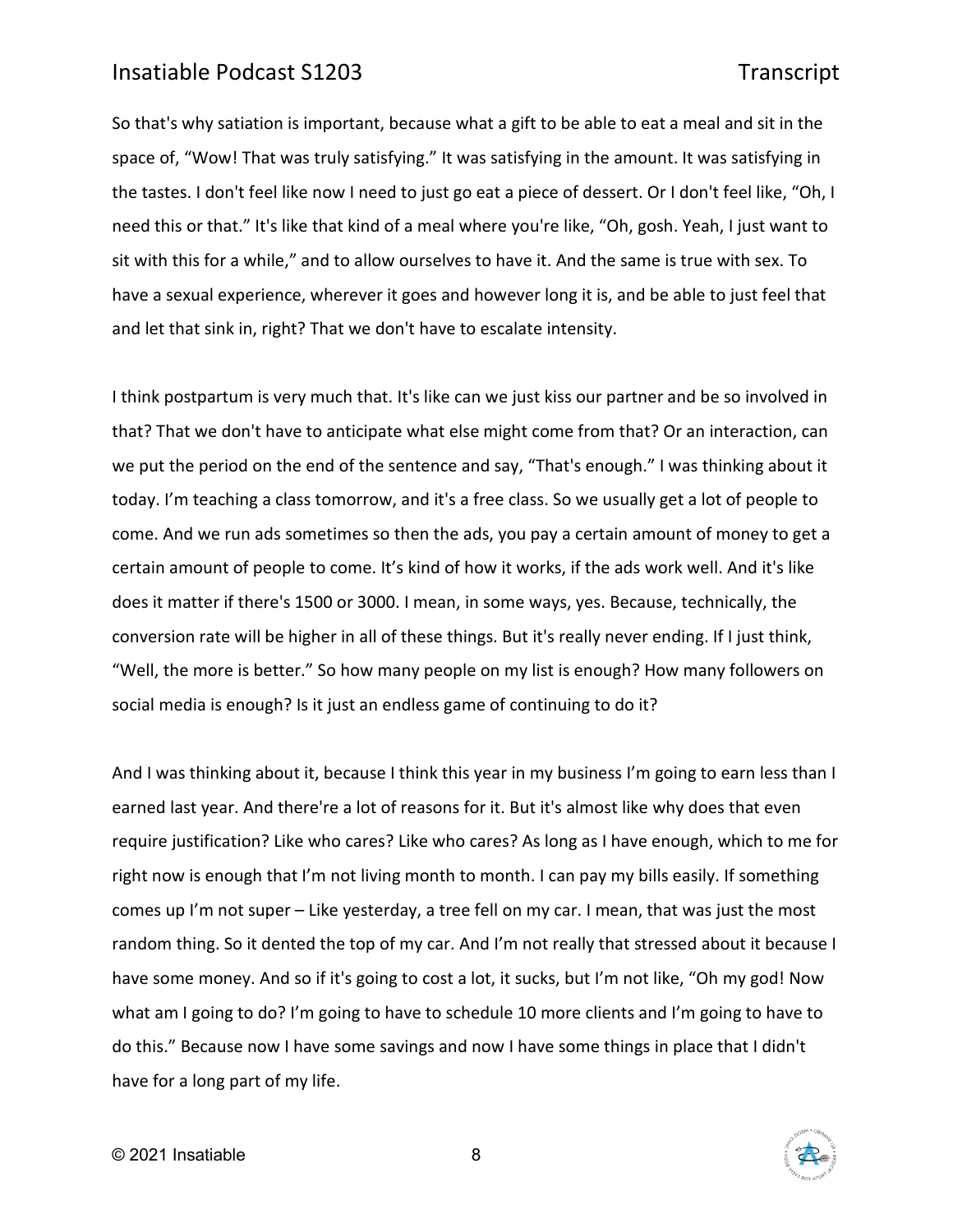But I think that this question, like this is the cultural question. We're 18 months into a global pandemic. 12 months of which was a lot less movement, a lot less air travel, a lot less traffic. We saw that the environment thrived with that. We saw more species proliferating. And so will we learn anything from that? Will we do anything differently? From the looks of it, no. So then what does that mean? , it means at least if you're listening or you and I can continue to come back to the sobriety of what it means to reorient away from not just what's enough for me, but like what's enough around me, right? And that we can talk about privilege and we can get more nuanced in our labels for everything, but the real question is what are you willing to relinquish? Not even what is enough? But like what would you be willing – What is truly enough?

And in my 20s, I was really like a minimalist. I mean, not like as much as some people are, but I didn't really have any furniture. I didn't want to accumulate anything, because I felt if I accumulated more other people would have less. And I was kind of like – I wasn't a dietary vegan. But I was sort of like living like a vegan. Like, "Well, I'm going to be this minimal, minimal, and I'm not going to earn much." It's not really that. I mean, we all have to participate in the system that we're in. We're all part of the government. The government is not out there. We are part of the government. We are part of what makes big pharma. There is no big pharma if we're not supporting big pharma. Then it's, as Stephen Jenkinson said, "Then it's a little pharma." So we're a part of all of this.

**[00:19:24] AS:** Yeah. I think we need little pharma, right?

**[00:19:26] KAJ:** Yeah, there's monolith. There's no one thing. It's not one – We can't just put it other and out there and make it bad without reckoning with the nuance of it, right? You had chemo. That's little pharma. Like you needed it. You're alive because of it. And the fact that I haven't needed it, really, to me is luck. It's a combination of probably genetics and luck and privilege. Like there's really no – We want to control everything and believe that we know why everything happens and believe that we can use our emotional deductive embodiment skills. And therefore we will know psychically what in our past made it happen in the present. That's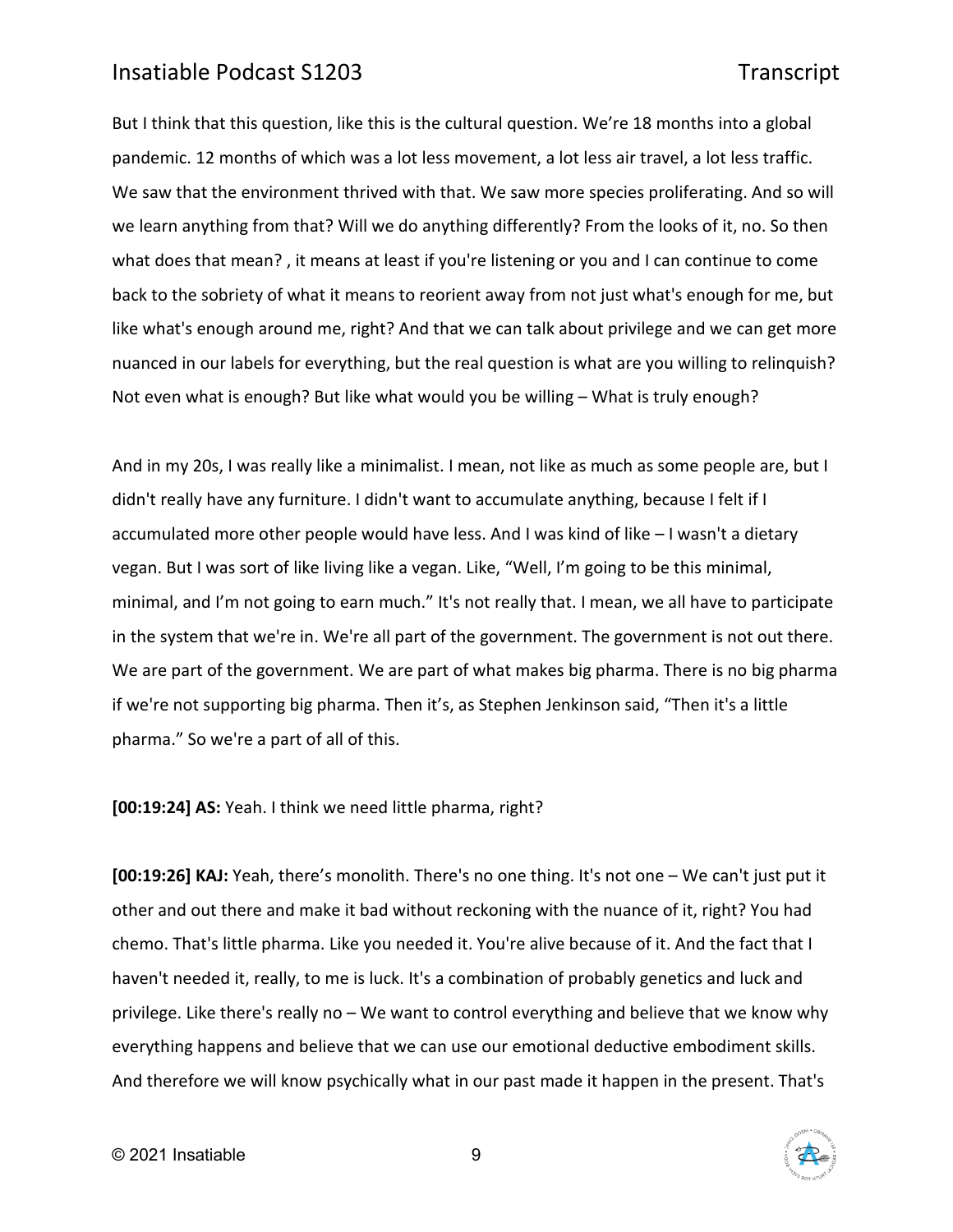for each person to reckon with. But it lacks humility. And I think that enoughness is really about humility. And when we obsess over the way that our body looks or the things that we eat, those things – Again, we're back to the cult of the me, the cult of I, I, I, I, my body, what I eat. That's different than a healthy ego.

**[00:20:35] AS:** Yeah. Well, I think, though, what happens is at least – Because I work a lot with like how we've been socialized versus what's actually our lived experience and how – Because we've been socialized to believe that our weight does really matter, right? And there is thin privilege. There's we live in a fat-phobic culture. However, I think we've also been taught that our power, especially as women, is in beauty and thinness rather than developing the healthy ego to have the skills that we need to actually create that healthy ego, right? It feels like it's fantasy thinking. Like once I get to this weight, then this will happen, because the culture has told you that. And of course, it doesn't happen, but it's a really powerful escape fantasy, I think. So I think that's part of it. And I also think – You have to deconstruct, I think, what weight means to each people. But people have been judged for their weight and comments have been made and stuff like that. And I think that's where the social engagement nervous system comes in, is that when I'm with clients, like we look at weight more. Like we have to deconstruct what food means, what weight means. But a lot of it is around safety and feeling like do I belong, right?

So in my work, it's about like stepping out of how we've been socialized to be like, "Well, first we have to belong to ourselves, because we've also been socialized all of us, really, to look outwards," right? Which I think comes back to this and not what's enough. Okay, if I'm this size. If I dress like this, if I have these signals of wealth, right? Because a lot of beauty is about what can you pay for, right? It's at least the way that we define beauty in our culture. I think it's important to recognize that our weight isn't often about our weight. It's about these deeper symbolisms of things. So that's at least my take on it.

**[00:22:20] KAJ:** Are you asking me what I think about that?

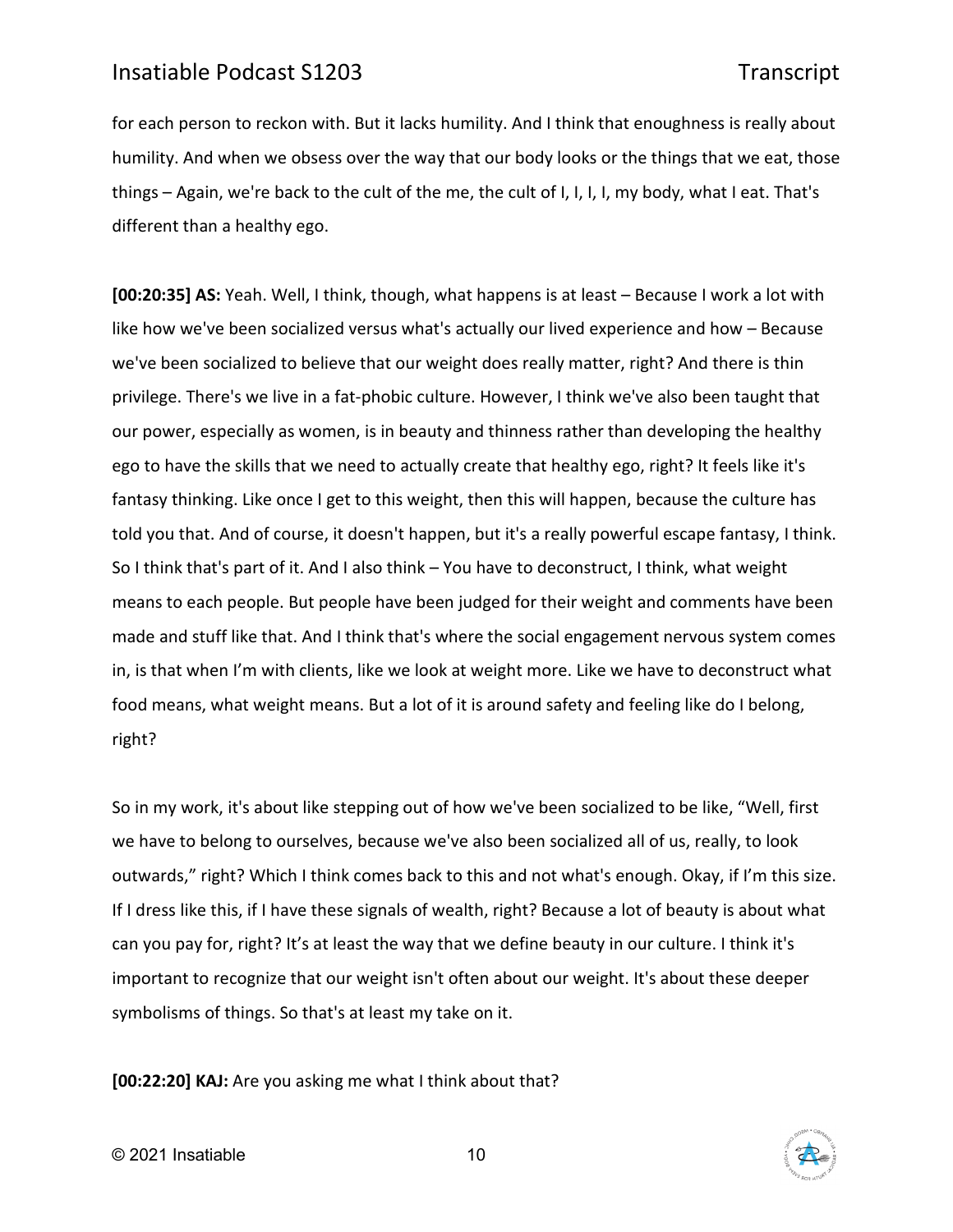**[00:22:21] AS:** Oh, no, no, no. I was just going to say, like, I think sometimes we need a healthy sense of me. And you even talk about this, and maybe not around our bodies. But I think our weight is an attempt at that. Even though it's really not about the weight, it's like this symbolic attempt at having weight in our lives. Because I've heard you, and that's actually one of the things I want to talk to you about, is a lot of us train ourselves out of our preferences, right? And I'm not talking about weight. Because my work is really about clients realizing what do they need, right? Because they eat when their needs aren't being met. And so food is symbolically about attachment and feeling safe.

And so once we start to realize what we need, we can then develop that inner sense of safety by looking out for ourselves and finding the people who want to be cooperative with what we need rather than thinking we have to go at it alone. So you've talked about us training ourselves out of our preferences. And I think that's a part of where we need the healthy me that maybe we haven't learned to have, which can start to help us with that enough question.

Like, I was thinking about what you were saying with food, and like there's a different sense when you go to the farmer's market and get food from a farmer's market versus even Wholefoods or Costco. I was at Costco the other week, and like we buy snacks for our son, Essa, from Costco, because we don't have the time to cook everything homemade. But I was like there's such a different feel to this, right? Then if I were to make this at home, or Carlos was to make it. And so I'm kind of going on like in tangents. But I think what we need and what is enough, often, we've been socialized to think it's something like weight or an anti-inflammatory diet that's going to save us from death and disease, versus looking at what we really care about. So can you speak to a little bit about knowing what we really prefer versus kind of this more intensity, more burnout, more work, all that kind of stuff? If that's clear. Have I gone off on too many circles of how I understand my work?

**[00:24:18] KAJ:** Well, what's making me think about is slowing down. And I think that satiation and enoughness requires slowing down. And in a time when our place in our culture is not clear

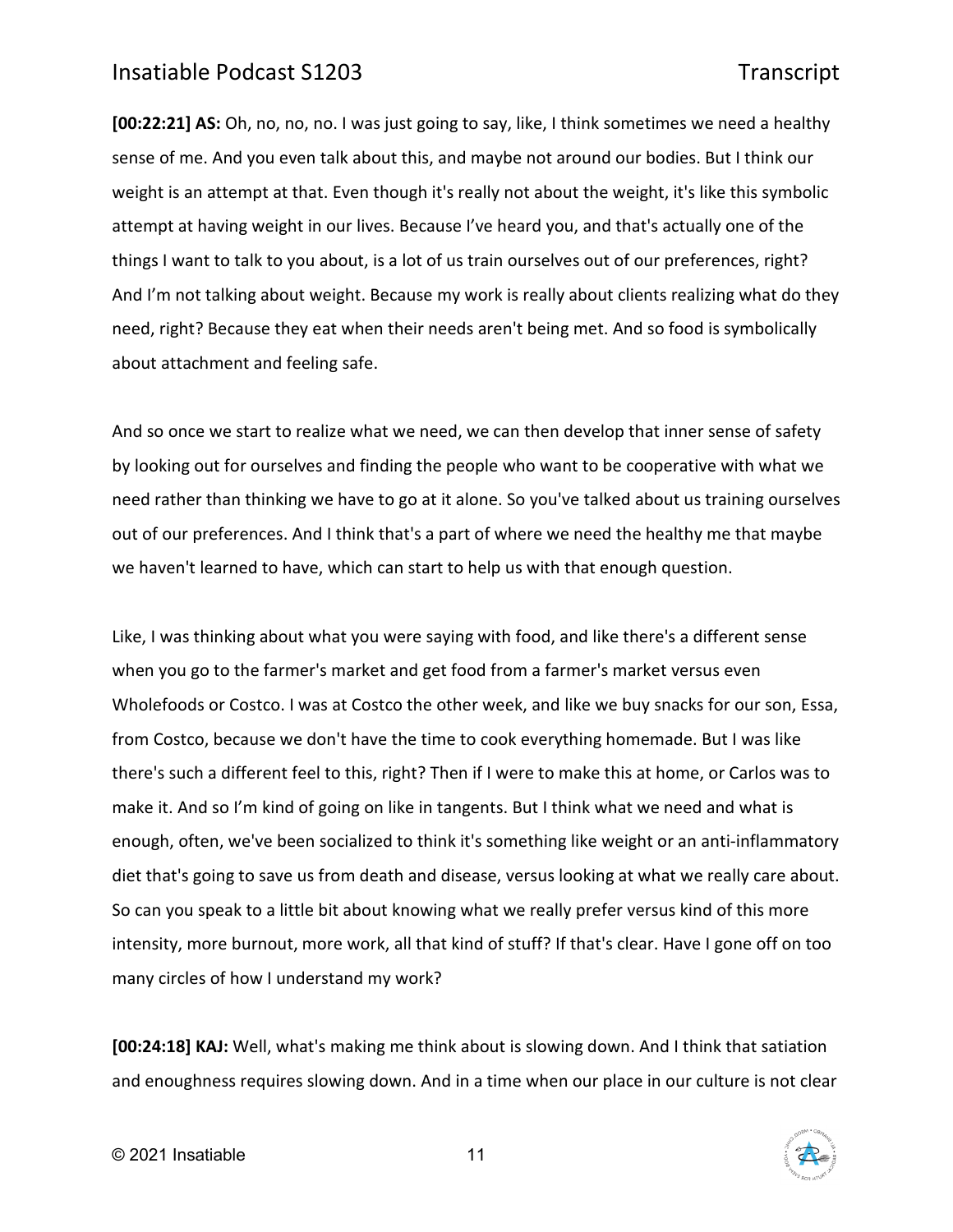because of how the nuclear family structure and then reckoning with like some really urgent problems, like climate change, it's hard to slow down and deal with the level of grief and heartbreak that I think are really warranted right now. So knowing the difference between being in collapse and depression versus grief. And it sounds like if people are making their way to your work, there's been a significant amount of struggle up to this point dealing with something that's so elemental and then probably a lot of self-judgment about that, right? So I hope that someone's not listening to what I'm saying as some kind of recrimination. What I'm actually trying to suggest is that we're in an impossible situation where our community, it's also a different feeling to sit down at a table of people and eat than it is to come home to your apartment by yourself at the end of a long day and sit down and eat.

I only have one other person in my household right now, my daughter. Very different for us to eat together and to have people over. It's a different kind of a feeling. It's a different settling. It's a different enjoyment. It's a different pace of eating. In some ways what we're getting after is that in order to do any of this, we really have to have an oppositional gaze. And if we've swallowed what's been fed to us without anyone either offering us an alternative in a lived, felt sense, then there is a lot of work to do in deciding for ourselves, I guess, what our values are. But again, that's such an individualistic way of – I mean, in a way it's all that's offered to us and maybe also when you have group programs. So that's partially I think the resurgence of groups, is like now we aren't just doing it by ourselves. We're doing it in the context of other people that might be asking the same questions and may have interpreted the cultural messaging and internalized it in similar ways. So we see ourselves in each other.

I'm from Southern California, and for those - The people listening who can't see me, I have red hair and freckles and I don't have a stereotypical Southern California body type. And for those reasons, I think just from a really early age I already just decided like it's not even possible for me to be that. So just kind of F it. It's never going to work. So why would I even try? And then seeing the misery of my mom and my grandmother and their relationships to their body and just knowing like there's no way that I am going to arrive at 70 years old and still be worried

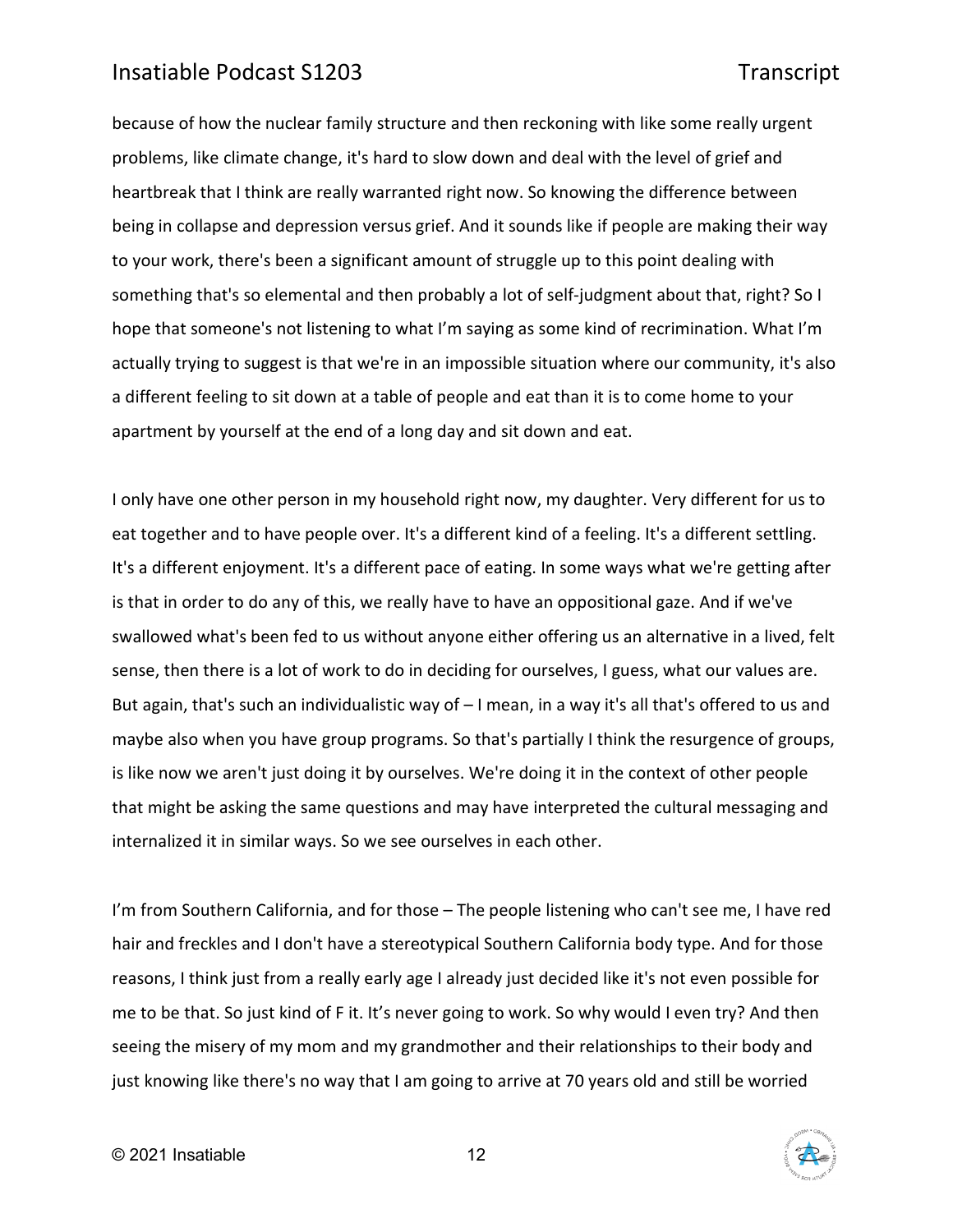about my stomach. Like there's just no way. So how about I just start now at 14 and like just decide that I'm good with it?

So in a way, for me, it really was like a rational mental decision. And so to be in a space where it's fundamentally a rejection of – Well, let me say this. There's no way that we can continue on with a world view that is about what's best for me based on an external list of goals like to-do lists, bucket lists and even positive contributions to the world that we think that are ours to make. Because then you do it. So you say, "Okay. So I checked off these to-do lists, and I'm doing better with this, and I'm doing better with that." That still engenders you having to continue to do that without having the underlying connection to what it is that propels you through this world. That is yours to do. That doesn't really have to be identified as something. So I don't know. I think we're like – I'm definitely in a stage of reformation about how I think about a lot of things based on what I'm seeing in the culture as this unraveling, right? Like we're just in a place where we're not even looking at the same horizons anymore and there's such a high level of insecurity and instability that's showing itself through a crisis.

**[00:28:51] AS:** Yeah. No. We definitely – Yeah, I'm thinking about – I mean, it's kind of a tangent, but with Covid and what I've seen happen in the wellness world, because a lot of -Well, the white wellness world I should say. There's this meritocracy viewpoint that we have in America gets transposed onto, "Well, if you were metabolically sound and this individualistic meritocracy." And there's no humility in it, as to your point earlier. And yet there's – I'm just thinking. There's some truth to it, but we also know that what academics call social determinants of health, which is really racism, right? So it's like some people have some control. And then the people that we're blaming don't have as much control. And if we can't all see the lenses that we're looking at, I think of through health, like if people who've been really successful – Like I'm someone who's actually been – I was never like a natural health person, but it just was like what has worked for me. But I also, to your point, know that western medicine saved my life and it destroyed my body. I can hold both. And I call it the great

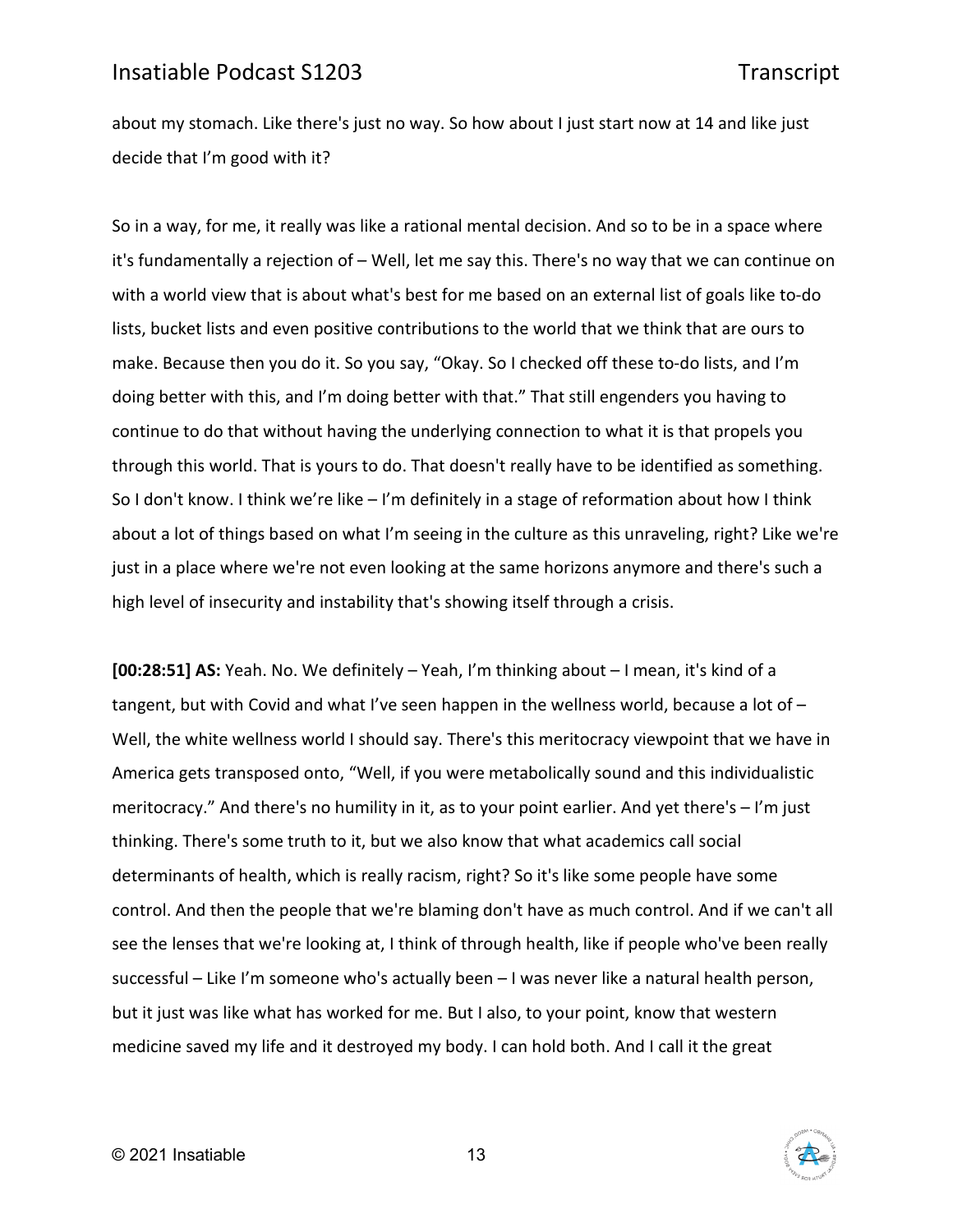mystery. You call it luck. Yeah, it's like we'll never know why ultimately, because God is the mystery, right? Like we're never going to know. But people become so scared.

I think the people who are like, "Covid is just about vitamins and vitamin D and eating well." They're afraid of certain things. And then the people who are actually in it and don't have those same privileges or access have no control. Or it's like this good person identity that I'm seeing like in my circle with people who's like, "Well, you have to care about others and all this stuff." And it's like assuming other people don't care about others. I see what you're saying. Yeah, it's just a mess.

But I also find that in-person – And I also live in a place that is pretty rooted and grounded in Pittsburgh that I find people in-person aren't quite as polarized as like if I explain to people like I had Covid and I have natural immunity, and I have a history of immune cancer. And so I'm waiting to get the vaccine if ever, right? Because people who have natural immunity and then get the vaccine are at two to four times the risk of adverse reactions. And so if I explain that to people, they're like, "Oh, that makes sense," in-person. I mean, now I've said it on the podcast. I don't normally talk about it because it's such a controversial topic and I don't feel like I have so many people who are just very like they're in a pro-vaxs or anti-vaxx, instead of like there's this middle of discernment based on individual health histories. But I don't know. I don't know how I got on that topic.

But I think that's the power of the social engagement system though as well, right? We have to be in a camp. And I was wondering if you can talk about the social engagement nervous system and what happens when we feel – In my work, we talk about when we feel at risk for unbelonging. And that either is because of our weight or because of our needs. We feel our needs conflict. Because, to your point, we can't have healthy conflict. And then we go into these different responses that then can escalate our sense of risk or make us feel more discomfort, which then means we turn to food even more. So I was wondering if you could map for people the social engagement nervous system and what might happen if we feel we're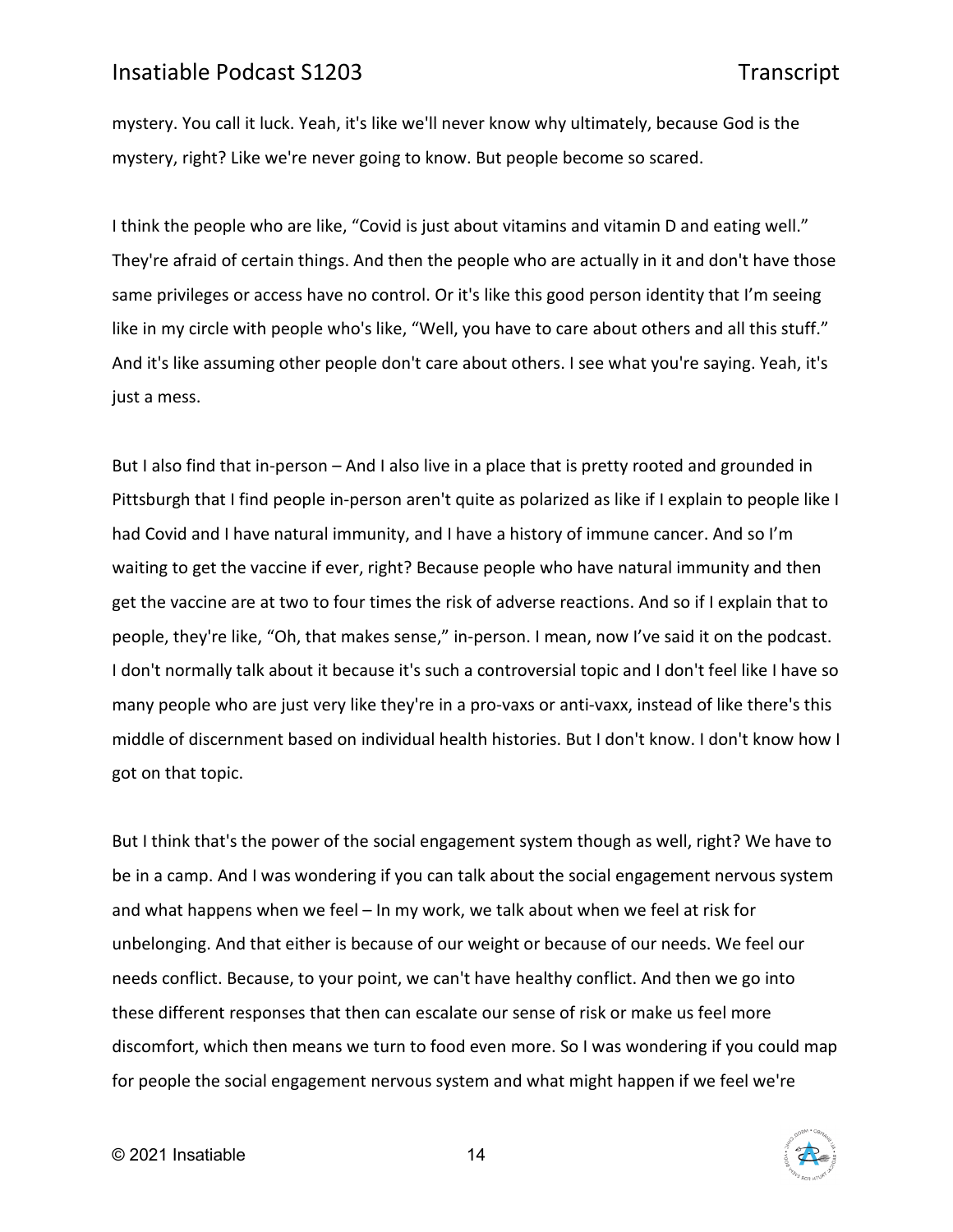going to be judged, rejected based on what we eat? To your point, being the vegan community, I know you come from the yoga community. That's a very popular way to belong. Or for some other people, it's like I want to be healthy and my family doesn't care. And then more deeply, it is about the fear of rejection, criticism, judgment from how we look. Not just our weight, but aging, beauty, all that kind of stuff. So if you could tell people some of what happens in the social engagement nervous system, I think they might understand themselves a bit more.

**[00:32:27] KAJ:** So the social nervous system is the ventral vagal system in the body. So the vagus nerve has two main branches. And one comes up from the heart through the throat, the jaw, the ears, the sensory organs in the face, and it's what is regulating our affect, which means affect is kind of like how our personality shows through our face and our sort of emotions together with our facial movements. So we're always looking at each other and we're looking to see are we safe with the other person or not safe? Do they approve? Do they disapprove? Are they on my side? Are they not on my side? Which is an evolutionary function, because especially for females who have more estrogen on average than more males, estrogen is a bonding hormone. And so that is why females are so much more preoccupied with things like fitting in. And so when we feel safe in the social nervous system, we feel like we belong. We feel like we can be ourselves. We can differ from the group, but that won't sacrifice or threaten our belonging to the group. So you can be who you are and you'll still be accepted in a part of the group.

But on the other side, if we feel like we're under threat, we have two choices. Our physiology chooses to either go closer to that threat, called fawning. So that's like when you're being super nice, and you're appeasing, and you're coming closer or you're code switching, you're speaking the language of the people that you're around. It's a power dynamic where you're acting like the group or person that has more power so that you won't be harmed or you won't be separated. And the other response is called fitting in. So that's camouflaging. So that's behaving like everyone in your group. So you mentioned maybe the possibility of being ostracized for being overweight. But then now we have fat as a descriptor in culture, which is where now

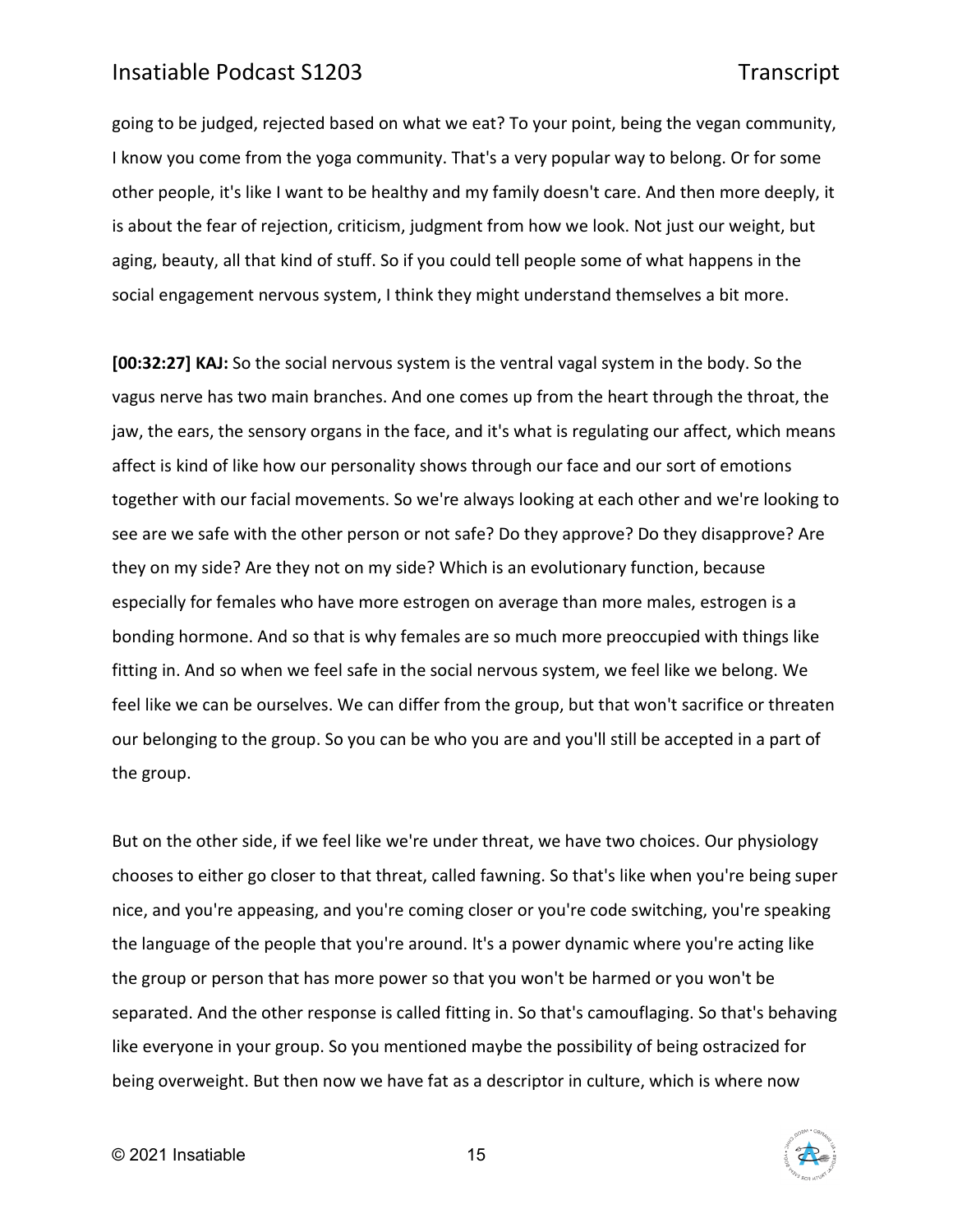you've got a new group to belong to. If you are fat, you can just call yourself fat and you have a new sense of belonging. So there's all different ways that that can work, because it can be, yes, you're trying to fit into your family system. You're trying to fit into your religious system. You're trying to fit into the place where you live and like the norms of where you live. It's very different bodies from place to place. Like if you live in Rio, a "good body" is someone who has really super muscular thighs and a big butt and then a small waist. And only like 20 years ago did people in Brazil start getting boob jobs and because breasts weren't a thing. No one really cared that much what your breasts look like.

But if you go to Colorado, a good body for a woman is like you look like you're ready to climb a 14er. So I would say that like the "good body" in Colorado probably is like 25 or 30 pounds heavier than a "good body" in Southern California. Which in Southern California, a good body is try to be as skinny as you possibly can. So you just got really narrow hips, really you know long legs if possible. And it's just a totally different thing based on where you are. So that would all be about fitting in and feeling like you don't belong to this group of people if you aren't that thing.

**[00:35:49] AS:** Yeah. It's also what people think that means, right? If you don't fit in, right? Again, this could stack too, and it's individual for each person, but what we project on to the "good body", right? Because we may see someone with a good body and what we're projecting on is, "Oh, they have their life figured out," right?

**[00:36:08] KAJ:** Well, we have no idea how that person feels in their own. We might have some idea, because I think you can tell when someone's comfortable in their skin and you can tell when somebody is really like holding it together or completely dissociated. I mean, there's a felt sense feeling of that. But we certainly don't know who's in pain and who's not in pain or things like that. So the idea that the body is a fixed thing, like a body is a process, it's an emergence. And we would do well instead of comparing each other to other people, which is inevitable. It's part of being human. It's part of finding safety. But also that we be attending to our relationship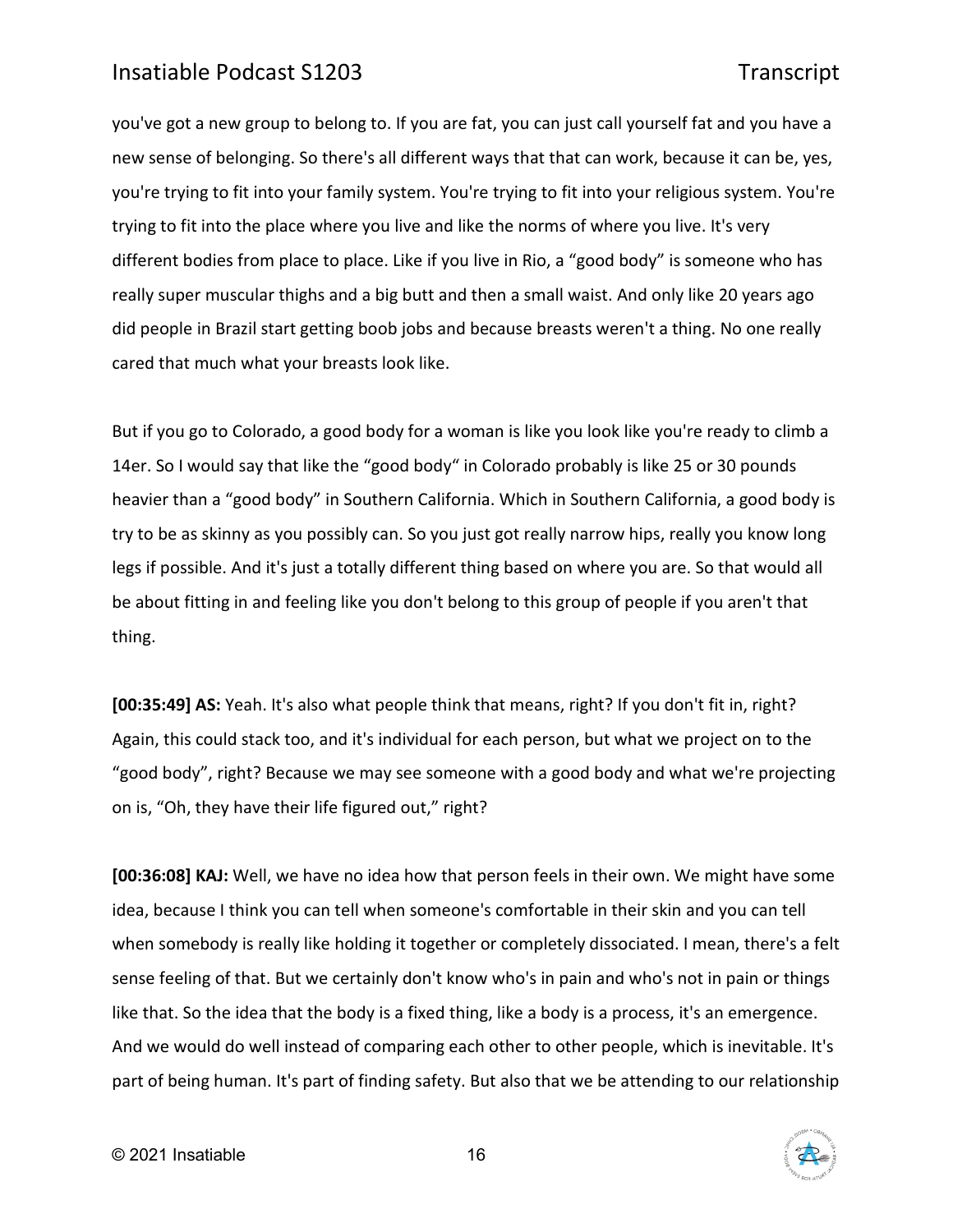to the actual earth that we live on and the other creatures on the earth as well. But I really usually try to teach about the social nervous system just so people can understand why are they spinning out or looping. And social media just becomes something that feeds and exaggerates that process of comparison. So we get – Just like I was saying earlier, the slowing down is how you start to cultivate a relationship to what we would call sex or pleasure hormones. Whereas these other functions are feeding into our stress hormones where we're getting dopamine hits off of likes on posts, or we're getting cortisol hits from, "I don't look like that person. My house doesn't like this." And we're not even consciously thinking that. It's just happening in quick succession. And so if we can slow down and we can start to perceive some of those pleasure hormones, then there's slower burning and it takes retraining. But we can start to find a different ground in something that is actually more real, because social media is actually not real. We don't have relationships with people on there. Those people don't like have our backs. They're not our emergency contacts. That's for sure. So we can rein it in in terms of our physiology.

**[00:38:10] AS:** Yeah. Will you talk a little bit more about stress and pleasure hormones? And I know you talk about it in the book. But I think it's really important for people to realize, because if we're in stress, and we're fast, and we're – And actually, I want to back up. What you were saying, if we could even perceive. Because I think so many times we leave the body in comparison, right? Because we have our own stories about what it means. What someone's eating? What we look like? And so those stories we project onto other people. But it's all -We're not even in our felt sense of perception, I think. Like definitely not on social media. When you're using the example of social media, I don't think most people are realizing like, "Oh my god! Maybe I'm feeling so tired and I'm going for the dopamine hit to get some energy." I think it's just like why am I doing this?

I think, in my work, so many clients are like, "This makes no sense. Why am I doing this?" And it's because they're not even in their bodies perceiving. It's all just the intellect and the meaning making from – I don't even want to say mind, because the mind is technically a projection of

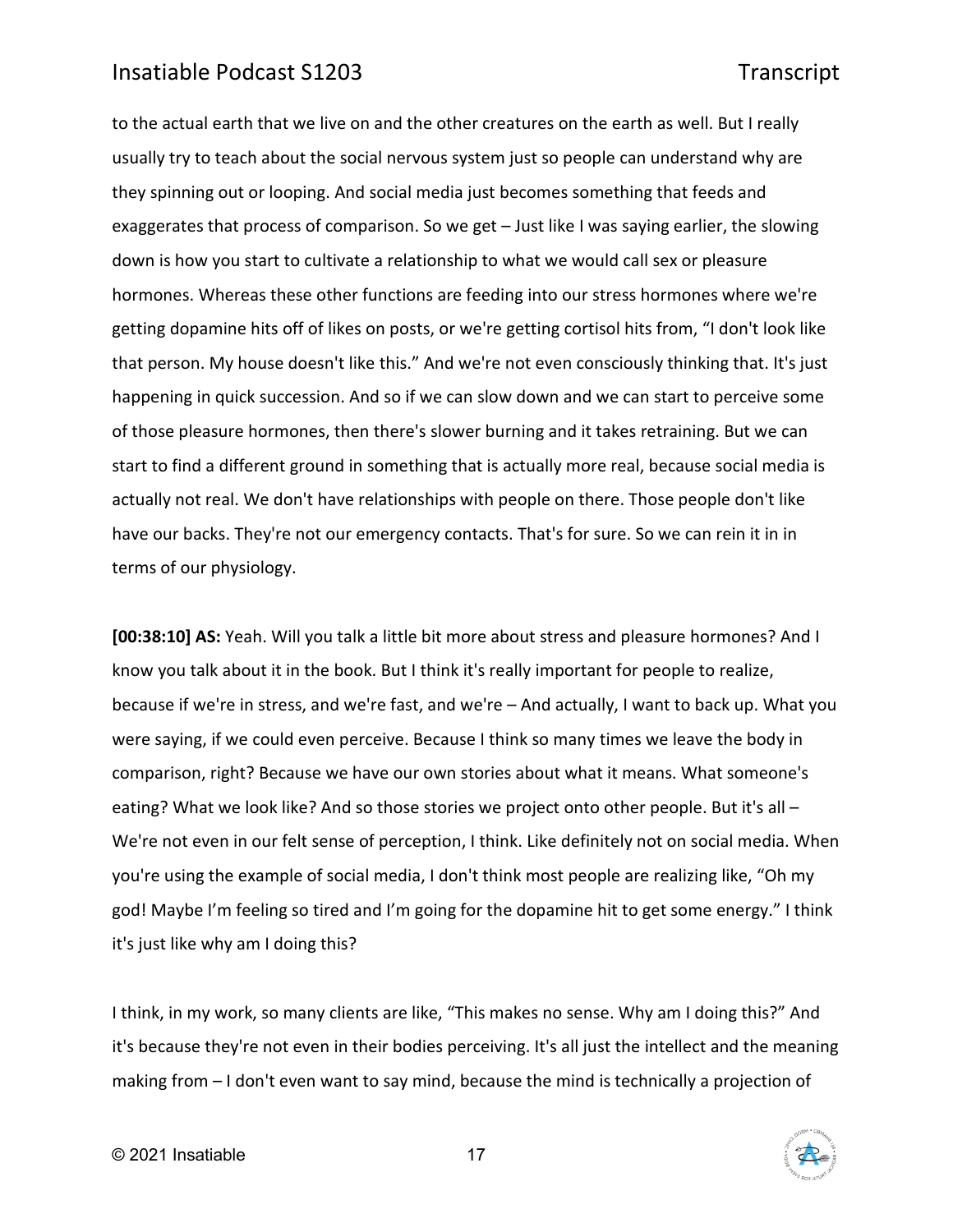our thoughts and our body. But that's like a whole other topic. But it's like more intellectual, I guess, I could say. More cognitive.

**[00:39:17] KAJ:** It's also muscle memory. I mean, it's also proximity, right? It's just have it, right? It feels our phones becoming like another limb. We don't even feel like ourselves if we don't have it. And like every time I purposefully leave it at home, there's something that I screw up because I don't have my phone with me. Like somebody who tried – My daughter trying to get a hold of me. I mean, so much is programmed into our phone. Like you'd need a watch, and an alarm clock, and record player, and how many things we do with our phone. Like we are contending with something that's somewhat bigger than us, because it's orchestrated to keep hitting that dopamine cycle again and again and again. That's pretty much just attached to sales in some way, shape or form.

**[00:39:59] AS:** That's a great point. I love when you framed it like that. It is. That's what it is.

**[00:40:03] KAJ:** So all of these things are – I'm not saying it's a conspiracy. Actually it's very straightforward. I mean, it's just attached to late stage capitalism that's trying to gear us into feeling deficient so then we need something else to absolutely not be satiated. Because if we're satiated, that means we don't need to buy the latest thing, and we don't need to update our phone, and we don't need to shop for this thing. I mean, can you believe how good those Instagram algorithms are? They're feeding me clothes I want all the time. Like 24/7 I'm like, "Actually, I do want that dress." "You know what? That pottery is beautiful." Well done algorithm. Like very rarely they send me something that I'm like, "That's lame." So they're good at what they do.

What you were saying about the hormones though is hormones work reciprocally. So they can't be happening at the same time, which is the same thing why like if you get synthetic pitocin during labor, your body doesn't produce oxytocin. Because once you're producing one kind – And I'm not a biologist. So I don't know exactly how it works. But I know enough to know that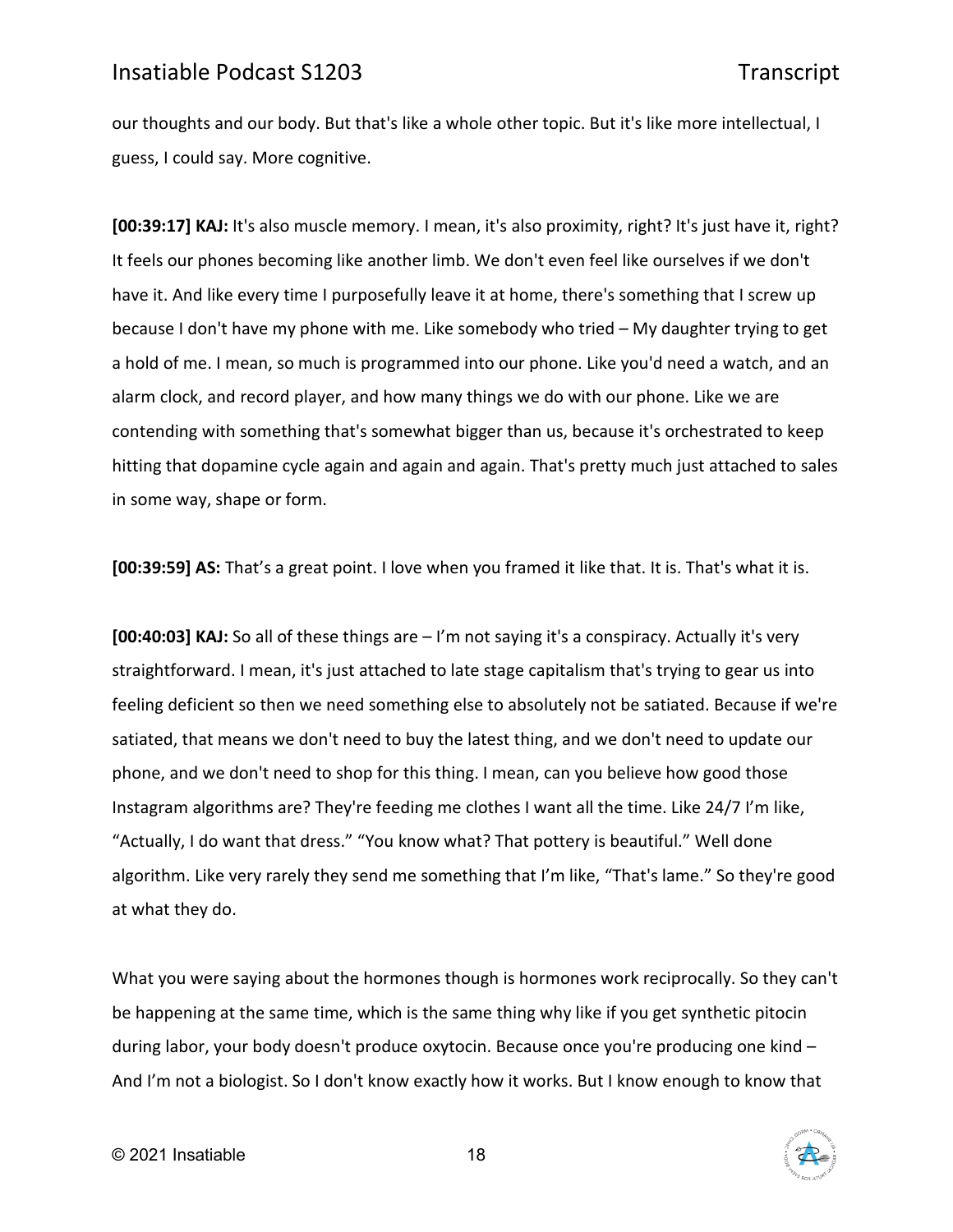the receptors are only receiving one thing. So we have category of sex hormones. Those are oxytocin, estrogen to a certain extent. Testosterone is over there too. And then we have stress hormones, that's cortisol, adrenaline, dopamine, endorphins. Endorphins are a little bit more complicated where they go.

But essentially, and this model comes from Dr. Claudia Welch in Balance Your Hormones, Balance Your Life, which is an incredible book. She's the one who first made the distinction to my knowledge, which is that if you're producing more sex hormones, you produce less stress hormones. And I think this is interesting in terms of eating and just this – I think it's pretty widely known. Like people have gained a lot of weight during the pandemic. And it's like, "Oh, yeah, because I'm eating more and I was at home more and I move less." Yes, but it's also because we're all handling a lot more stress.

So digestion and metabolism is mostly happening on the parasympathetic side of the autonomic nervous system. So if that affects everything, not just what we're eating and when we're eating, but the state that we're in while we're eating. So how could you use that practically? Well, you could take a moment to check in and notice how you are when you're eating or when you're preparing your food. And you could – It's sort of the same thing that I help people do like retraining porn addiction. Basically, when you feel like you're doing something to get that dopamine hit or to get an adrenaline drop like caffeine or something like that, then you do something else like give yourself a slow face massage for a minute or two. Or feel yourself and feel contact. Or give yourself a hug until you feel oxytocin. And then you make a step from that place, right? So you allow yourself to shift back into a non-stressed state in order to make the next movement.

**[00:43:06] AS:** I love that. It's almost like a re-centering, because you're going to the other side, which then leaves you in the center. Rather than – Because I think a lot of people, what they fear is they go, go, go, go. And then because they're go, go, go and not paying attention to the need to step back, then they just end up crashing. And so then they're afraid that they're never

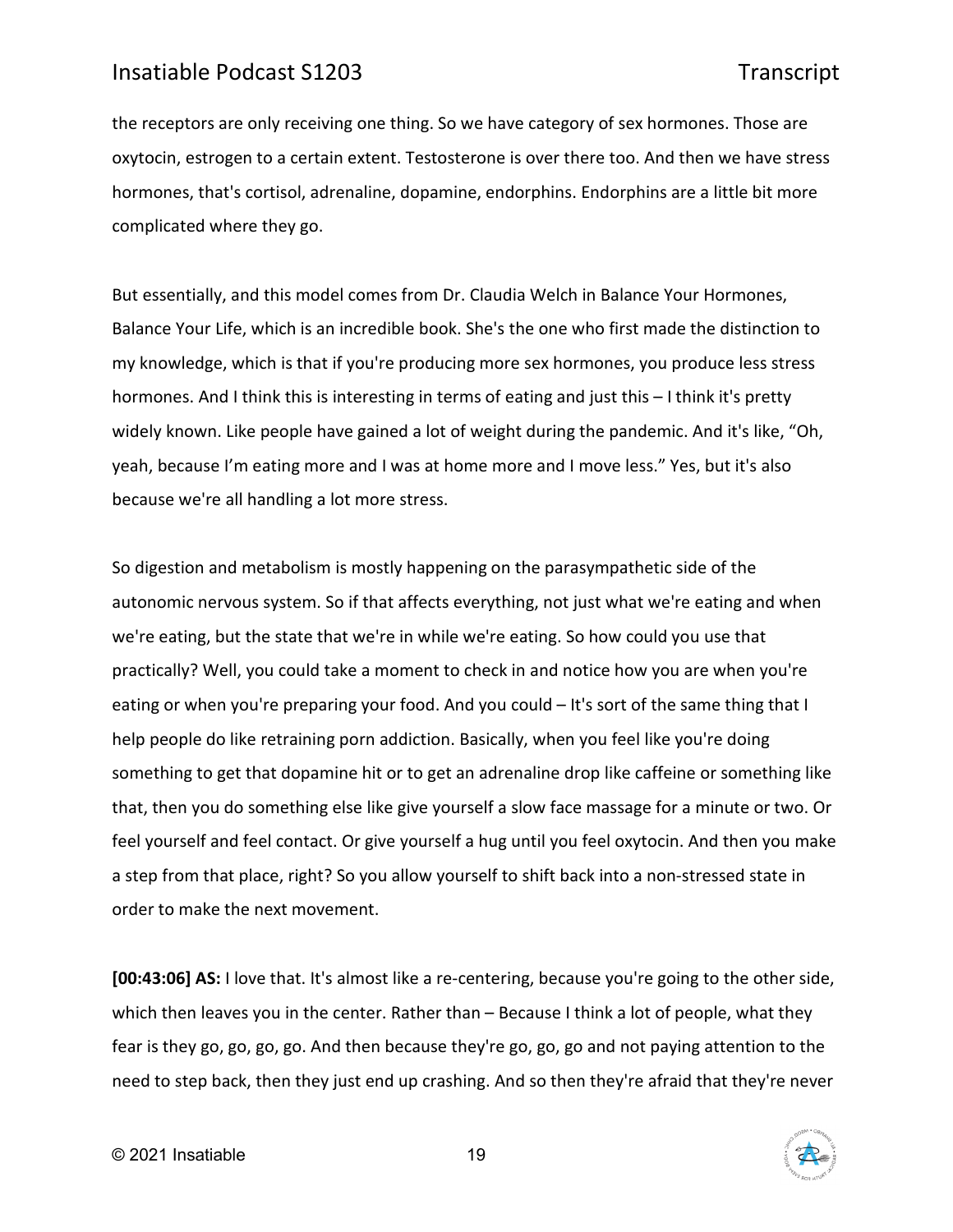going to get started again in a way, right? Or you can use that with work, with exercise, with like – I don't know what people do intensely, with parenting. They're just always intense to me.

Yeah. Do you have any – I mean, I know you talk about this more in the book, but do you have anything for listeners of like is it just when they feel like they want to go towards that intensity if it's social media? Or I think a lot of sugar addiction. I mean, I don't know if I really – I think some people can be addicted to sugar, but for the most part I think it's sometimes a need for intensity because it's such a rush, especially because food companies design food this way. They design it to be very much short-lived pleasure instead of that longer, slower release of feel-good chemicals that you're talking about. But I like that. So they could like do a face massage or just like something that starts to produce a little oxytocin to get them back so they're getting some of it naturally rather than having to get it synthetically, I guess, or  $-$ 

**[00:44:24] KAJ:** Well, so you're doing something rather than just discipline, right? You're doing something rather than I shouldn't do this. Or you're doing something to actually change your state. So you could also do 25 connected breaths. You could also do 5 push-ups, or 10 squats. Or you could walk around your block. But you would be doing something. Instead of just restricting or eliminating, you would be offering something.

**[00:44:52] AS:** I love that. I feel like that slowly gets people more comfortable with rest and slowing down, right? Because I think a lot of people who come to me are all or nothing, right? So when they hear rest they hear – And what I work with clients is the reason that you're like on the couch all weekend with Netflix or even at night is because of so much discipline during the day, or so much discipline during the week and not paying attention to those limits that the body does have. And they're not bad limits. I don't even like to put them in that good-bad binary. But the body has real limitations. And I think they're pretty wise. So I love that. It's like allowing and giving yourself something rather than just – It's like crowding out in a way. Kind of like when you add more green vegetables, your taste buds change, and you don't need as many sweet things because of the bitter flavors and stuff like that.

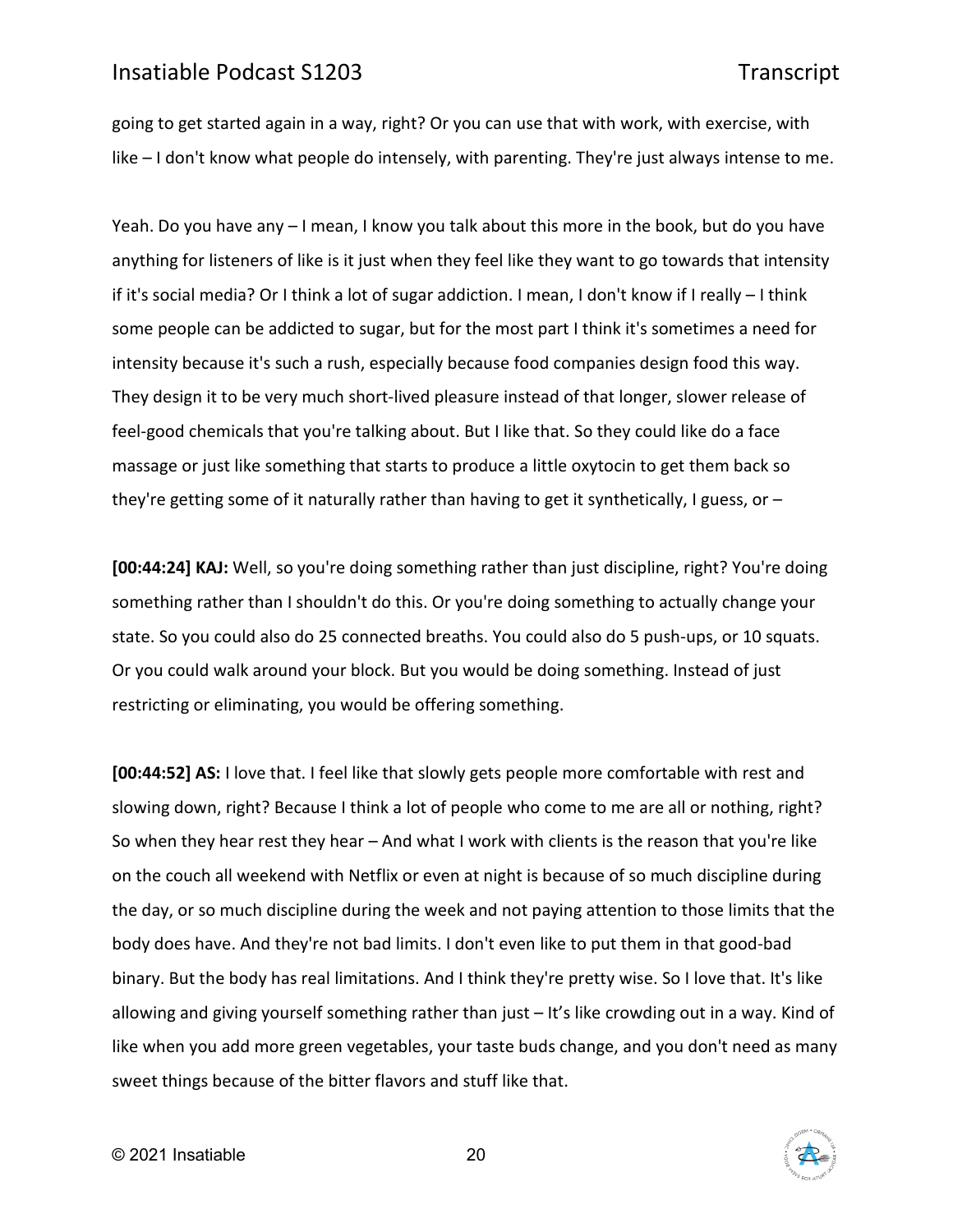**[00:45:44] KAJ:** I think if you do some of these things, you're also tending to what we were sort of talking about earlier, which maybe felt a little vague. But for instance, if you're feeling impulsive or you're feeling like you're doing something that's harming yourself ultimately or it's not in alignment with what your bigger goal is, but it's an immediate thing. We live in a touch deprived culture where people – Where in it's more touch distant than ever even though it was already very touch deprived. So it's like well what would happen if you asked your friend for a hug? What would happen if you - I mean, I'm in a relationship that it's relatively new. And I can't imagine anything that could "regulate" my nervous system or change my eating habits or whatever the case may be than just consistently knowing that someone has my back, right? And you could say, "Well, I don't have any control over that. And what am I supposed to do? Just like go find a boyfriend?" Obviously, it's not that simple. But on some level, like, for me, choosing into the relationship that I'm in now was choosing love that was already coming towards me rather than choosing based on a bunch of factors externally that I used to think were important. And it was choosing based on does this make my system feel soothed? Do I feel more safe? do I feel calmer? Not like is this like mind-blowing, earth-shattering person my intellectual equal going to complete all of these things? It's s like what actually makes me feel more connected to myself? And what feels like an accurate mirror?

And we can get that through friendships and we can get through sometimes mentoring. But I think that it's worth saying that if we do some of these other things, like give ourselves touch or pleasure, ask for touch or pleasure, we just might find ourselves not grip so hard on the thing we think is the problem, which is I think what you're saying, is that you deal with all different kinds of aspects that contribute to satiation or contribute to eating. Because as you said, the all or nothing just ends up in endless pendulation that makes people trust themselves less. Because it's like, "Oh, I tried it already. It didn't work. Why try it again?" And I relate. I mean, I'm really good at like no screens or screens all the time. Like it's very hard for me to like use the screens in a way that feels like that I'm using them rather than they're using me.

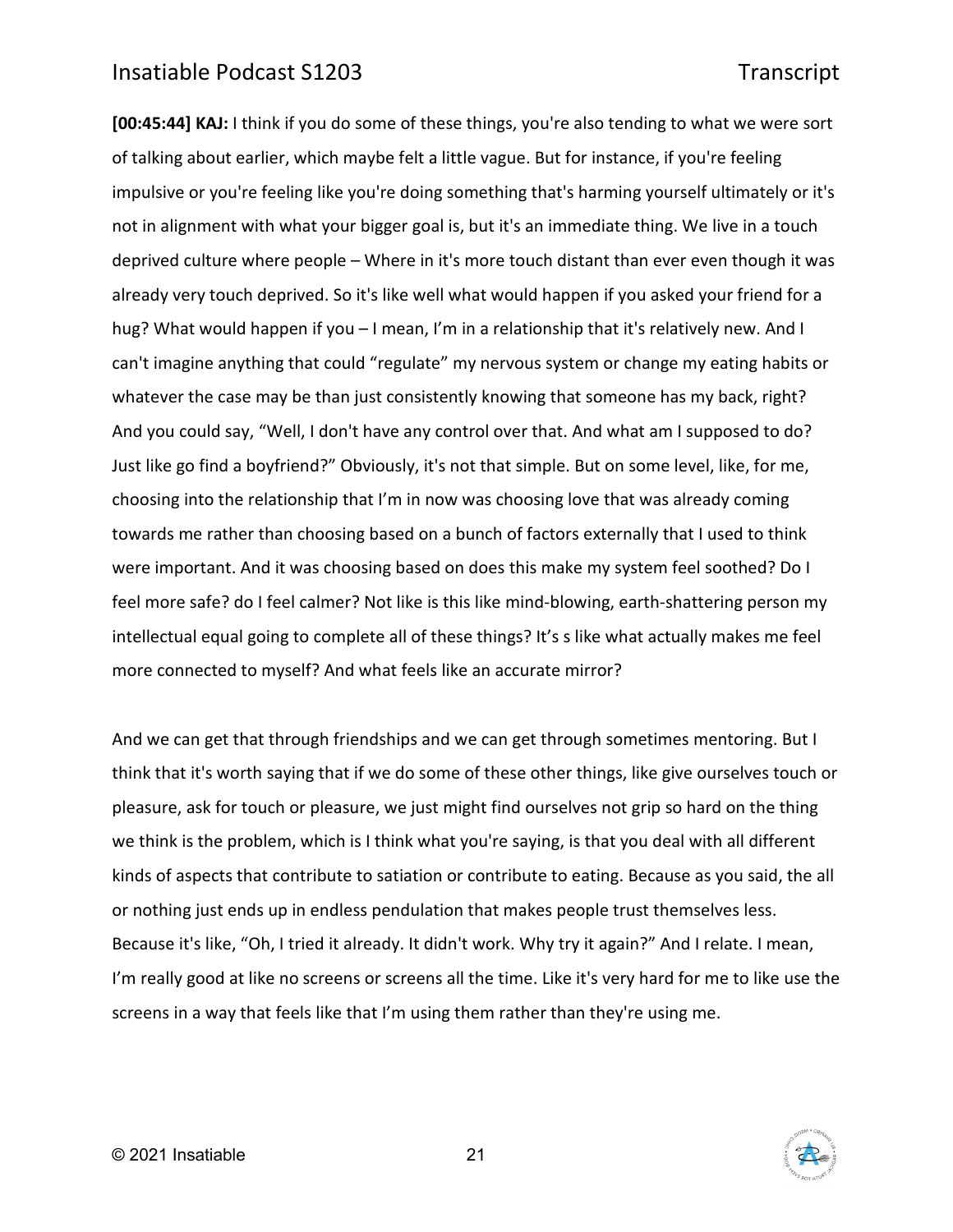**[00:48:17] AS:** Yeah. Oh, I like that. I hate being controlled by anything. So now I'm like, "Oh, you're controlling me? Bye."

No. Well, and I'm glad that you – I think your example of the relationship is really great, because people who listen this regularly are my clients. We talk about how when we start worrying about our weight or even turning to food, we have a story where we feel at risk. That it has nothing to do with weight or food. But part of what it is it blocks real intimacy, that story. Often it's a deep fear of having needs because we'll be thought of as a burden, or needy, or whatnot. And so we then block the very connection that we need to regulate ourselves. And so then we're looking for all of these surrogate sources. So I'm glad that you brought up that example, because I think everyone in their lives – I mean, I even think about it. Since moving from the east coast, like most of my good friends are there, and I'm slowly making new community here in Pittsburgh. But we came, and then I was pregnant, and then the pandemic happened. And so it just hasn't been – And parenting's just kicked my ass for the past few years. I mean, it's hard, but it's like I never used to understand how people would be like, "Oh, I only got to see my friends or talk to them like once a year." And it's like I see myself like my one friend, she's an older mom too. She's like has three different businesses. She's selling one, but it's like we are just texting anymore. Like it's so hard to sometimes – Like when sometimes I think about calling her, I'm like, "Oh, but she's so busy. She doesn't have time." But sometimes it's those simple things that we just have to like pick up the phone or if we can be in-person if that's available to us. But I think doing the thing that we think is going to be scary is actually what we need, including trusting pleasure or comfort. Because I think a lot of times, at least with people, it's like, "Oh, if I do that, I'm never going to stop." Again, but that's that all or nothing.

**[00:50:04] KAJ:** That's why the little things over time are the things that seem insignificant. But like sometimes if somebody calls me on the phone, I just made it a habit for myself that when I get a phone call then I'd go outside and I walk around the block while I'm talking.

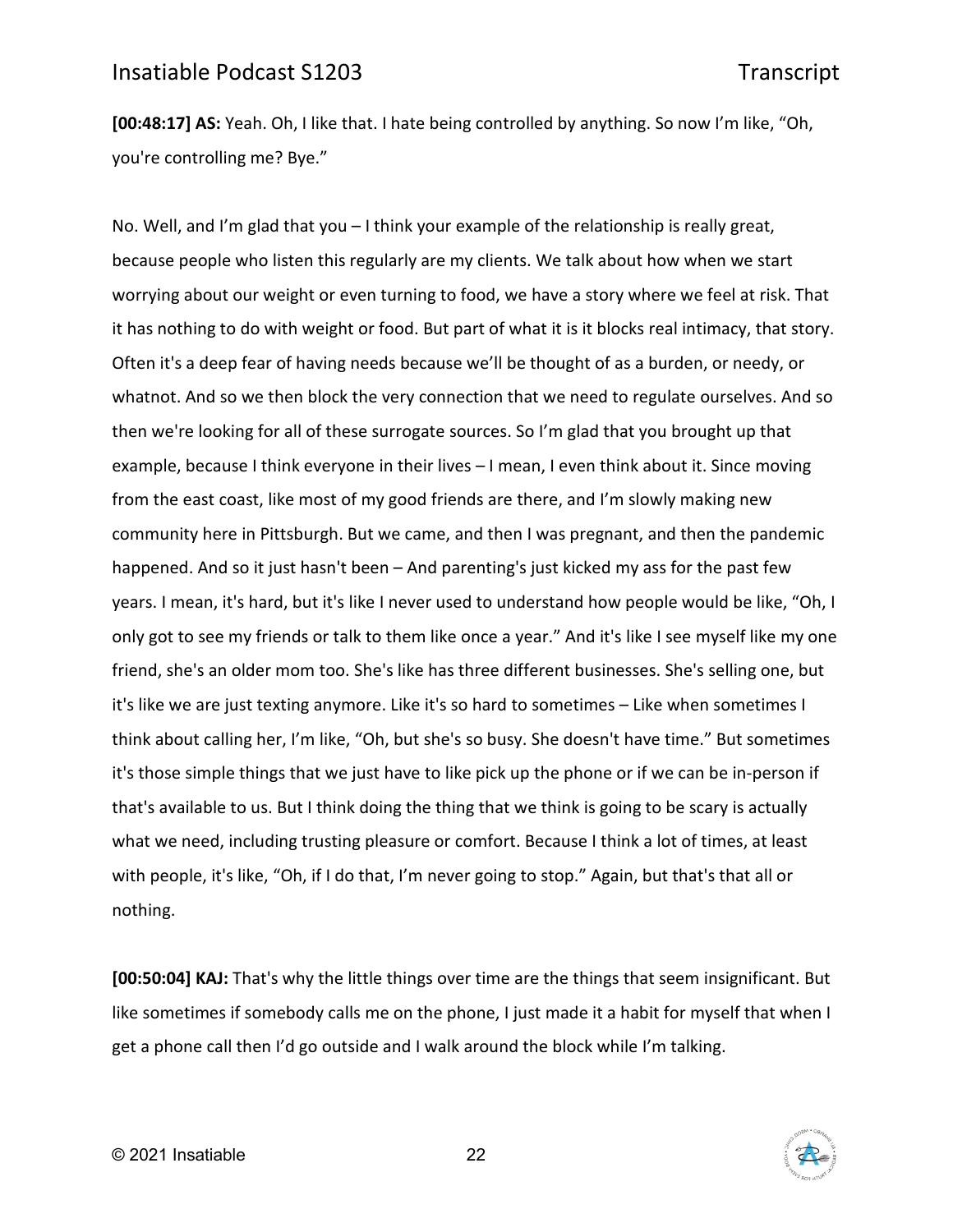**[00:50:20] AS:** Oh, I love that.

**[00:50:22] KAJ:** Because I don't move enough. I'm a mover. I love moving. And the ways that I like to move, a lot of them come from being a dancer. So I like being in dance studio. I like being in a yoga studio. I like moving with other people. And that's not really so available right now. And so I find myself. And that, also, with my life stage and writing a lot is sedentary and all those things. It's like none of us really move enough. And so moving in and of itself is like, if I can say, "Well, you know what? Yeah, I didn't go on an hour walk or a two-hour walk, but I did walk around the block." We have to have those little habits, right? And now it's just second nature. I'm trying to teach my daughter to do it too. Just like get up and walk around the block, because we're not even doing these 10,000 steps that is known to be like that's the average we should be doing. That's not exercise.

**[00:51:15] AS:** Oh, I was going to say, it's actually based on a Japan fitness company. It's like a marketing thing, the ten thousand steps.

**[00:51:21] KAJ:** Yeah. But I think it's kind of reasonable. I mean –

**[00:51:24] AS:** It's reasonable, for sure.

**[00:51:26] KAJ:** And that wouldn't even be exercise. Like when I lived in New York, it was like I was 15,000 a day just because I was walking to places instead of driving places. That's part of why I moved there, because I prefer to live without a car. And it makes much more sense from an organic human perspective that you would have an impulse, you would want to go to that place, then you would move your body to that place and then you would have satiation. Because when you got there, you would have the satisfaction that you got to the place that you had, the impulse, that then you completed and you finished. But we've just thwarted and skipped over all of those steps.

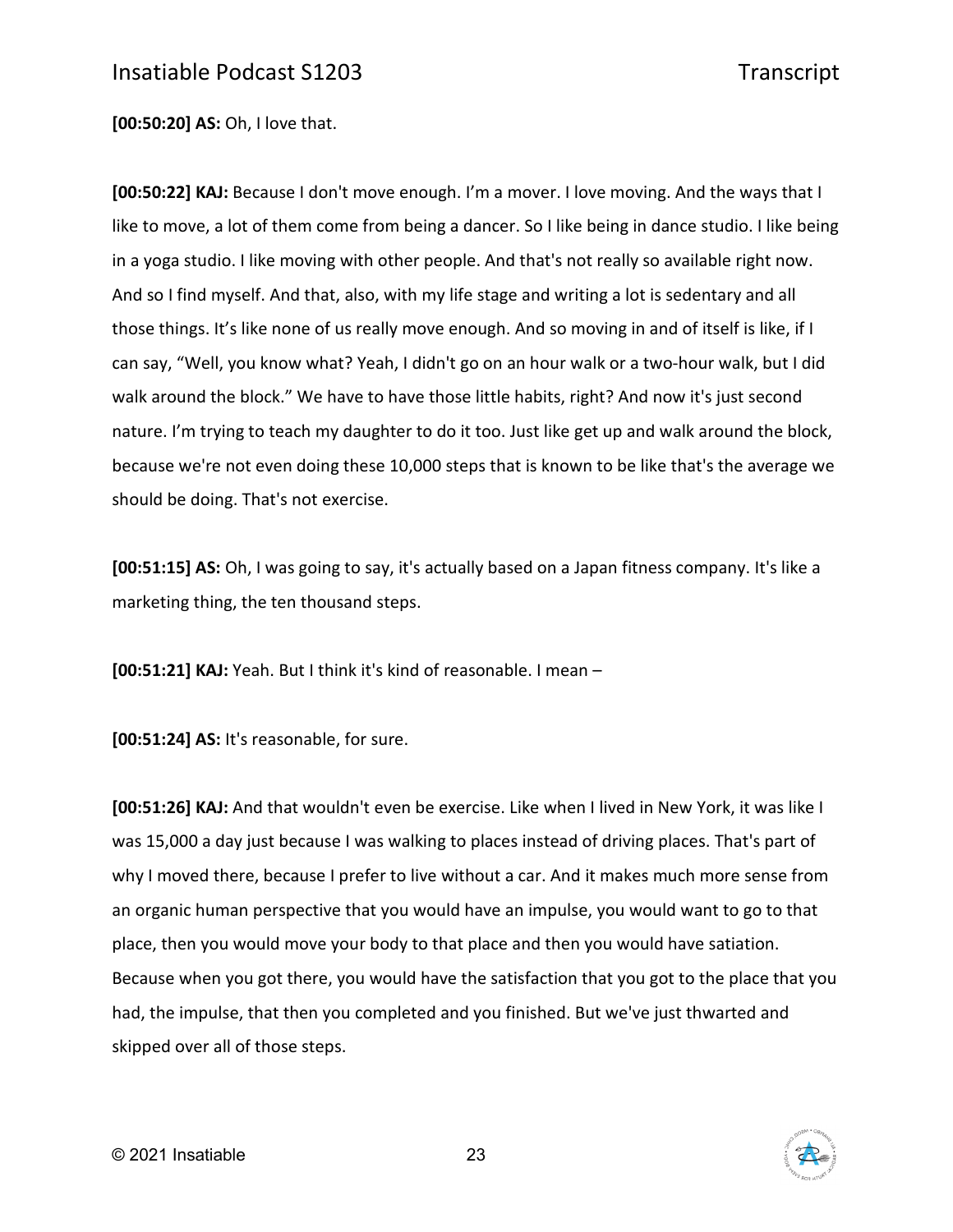So all that to say that doing 10 minutes of something may seem like nothing, but we all know that it changes something. It's much different than – Or five minutes, or two minutes. And so people are like, "Okay, I'm going to like go get my new exercise outfit, and get the new water bottle, and the new shoes, and that's going to get me started." And it usually works for a little bit, but it doesn't stick unless it's connected to something else that feels like it's really satisfying that you like.

**[00:52:31] AS:** Yeah. Well, and one of the patterns I try to help people out is the building up, right? So it's like if it's more organic, just you can go out your door, versus I need all these things. And I think it comes back to what's really going to help me versus I think what I've been sold is going to help me, right?

One thing I want to – Because I know that our time is running up, but I want to talk to you. You said about Covid, like there's a difference between grief and depression and freeze and collapse. And I want you to talk a little bit about that, because in my work, I've seen that people, a lot of times when they're overwhelmed, and often they think they're overwhelmed. It's like people in traditional emotional eating, it's like, "Oh, you're numbing out from what you're feeling." But I've seen that people actually can be in that free state so they're not feeling anything. And so sugar or binging gives them that charge to try to start to feel something. And so I was just wondering if you could talk a little bit about those states in the nervous system so that people might understand what's happening with them and maybe why they can't feel what is enough right now. Or maybe they're unclear if they're in maybe some of those stages.

**[00:53:32] KAJ:** So in the nervous system, the next level of the nervous system below the social nervous system is the sympathetic system, which is when we're feeling safe. It gives us energy. It's what wakes us up in the morning, motivates us. And then the parasympathetic is what slows us down and what allows us to rest, to sleep well, to digest for our sphincters to release. And so when we're under threat, in the sympathetic system we have fight response or flight response. And emotionally, that correlates the fight to anger and the flight to anxiety. And for the freeze,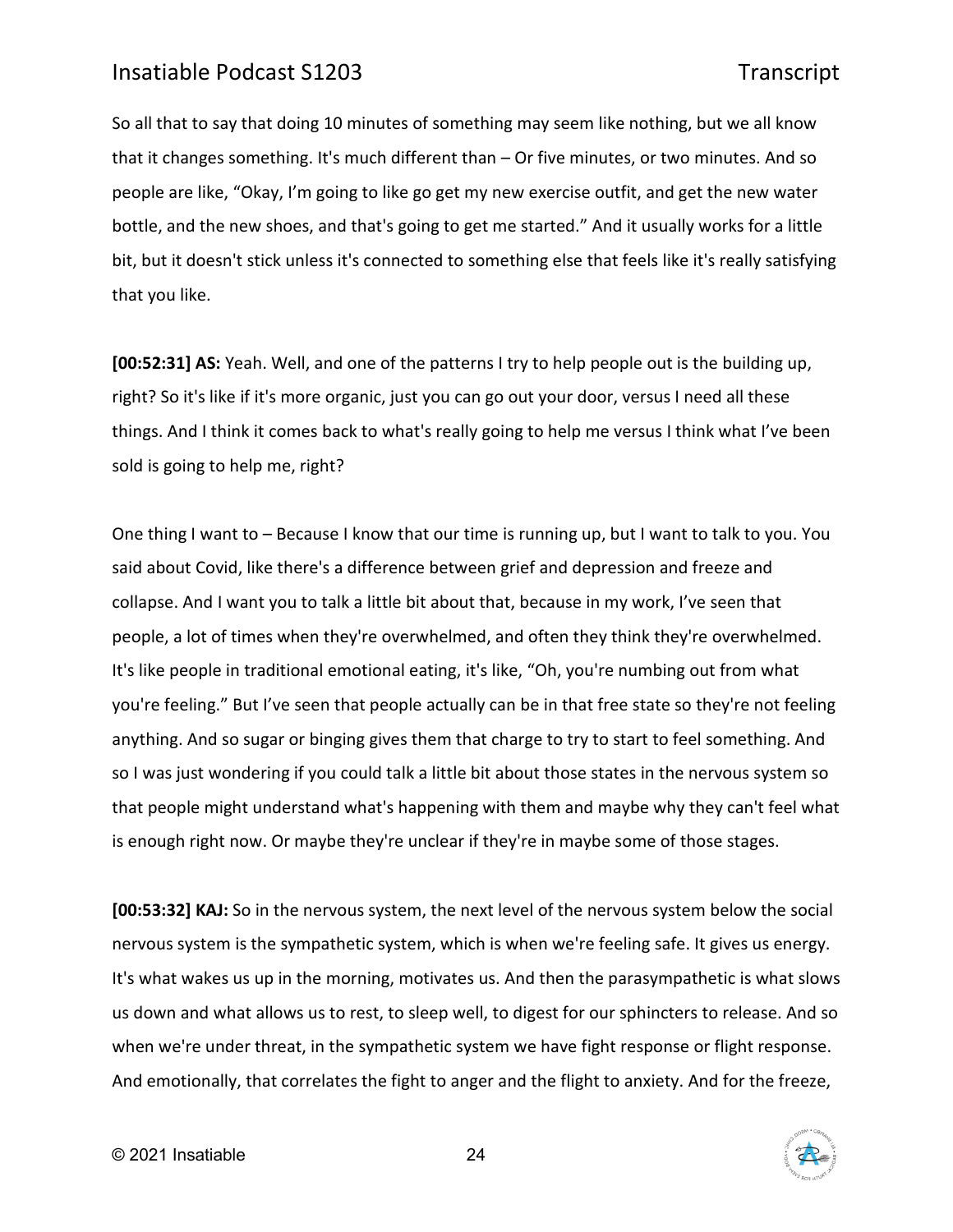it relates to resignation, apathy, collapse. Like nothing I do matters. So why even bother kind of thing? So there're specific things from past experiences that could contribute to that.

Overwhelm, usually the system floods and results in immobility. So it's hard to really do anything because your system just feels like a deer in headlights or maybe all the way into a complete checkout. So it can be important to notice where you are and which of those things you might be feeling and then you would go a different direction depending on which of those branches you feel like you're inhabiting.

**[00:54:54] AS:** Yeah. And everyone, can you still get the first chapter of your book for –

**[00:54:58] KAJ:** Yeah.

**[00:54:59] AS:** Yeah, because you outlined this. It was like very brilliant, I think. Where can people find that first chapter?

**[00:55:05] KAJ:** Kimberlyannjohnson.com/chapter.

**[00:55:08] AS:** Okay. Great. We'll also put that in the show notes. But I think it's really important, because what Kimberly is saying, everyone, is you want to harmonize. We often think about balance. Like, "Oh, well if I'm –" But harmonizing, I mean, that's more ayurvedic and traditional Chinese medicine. But it's also true. It's just a life truth. So if you're feeling flight, you want to kind of complete that and then come back and stay, right? Or if you're in freeze, you want to mobilize maybe after you cry. But I think that's important, especially because for a lot of my clients, they end up in freeze and people are telling them to calm down. When I'm like, "No." And I hate how diet culture has, again, hijacked exercise. I'm like, "No. You actually need to move right now and not to burn calories or anything, but so that your system feels like you, again, have that healthy ego, which I'm calling healthy ego or a healthy sense of self that

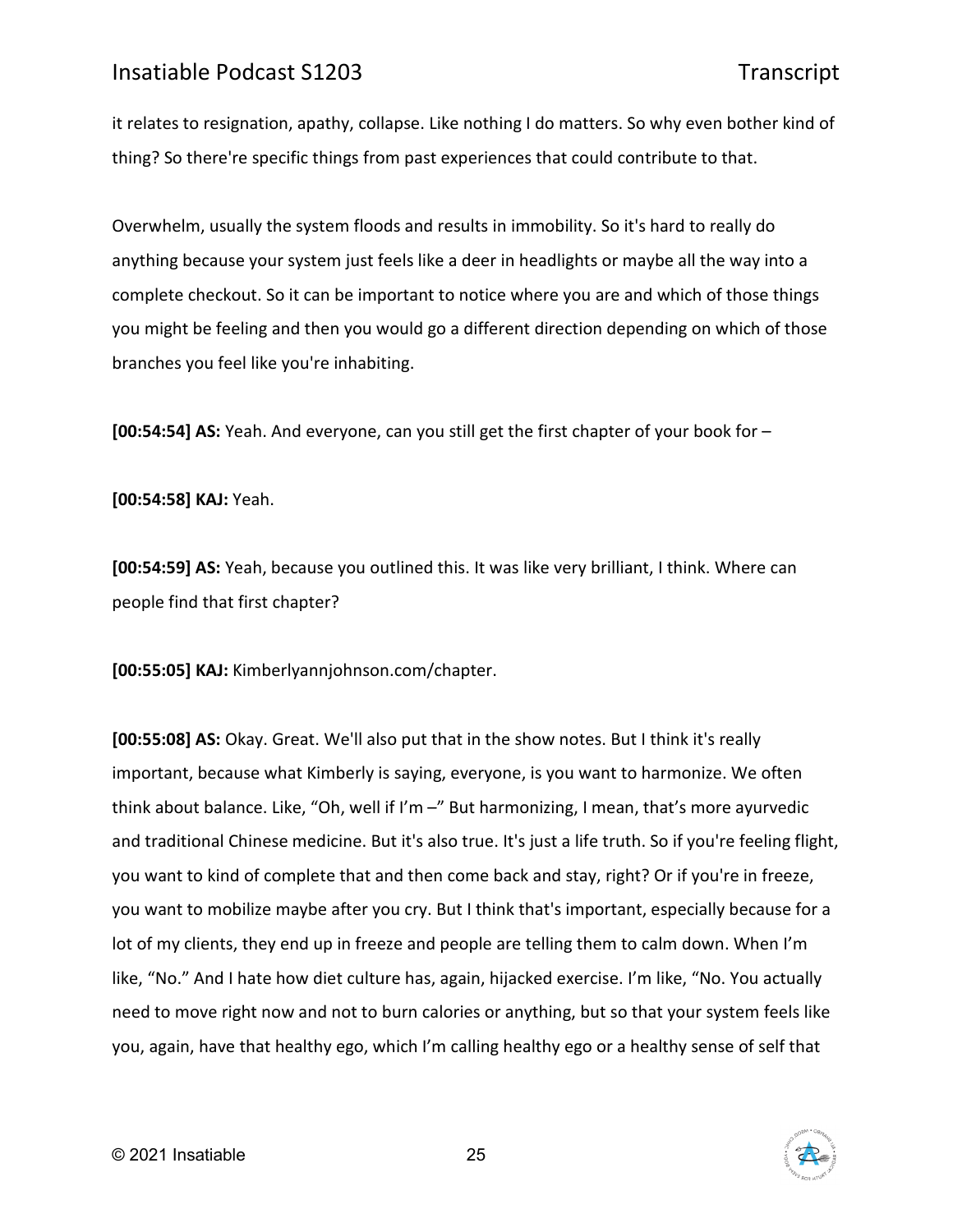you can change things. And so I just want everyone to know about that, because I think, often, people are told to calm down when what they need is some mobilization. And I think that's –

**[00:56:10] KAJ:** Definitely. I mean, that's pretty much why I wrote the book, because so many books on trauma are written by men and focusing on calming down and taking long exhalations and all kinds of soothing things. But I'm sure that, in some ways, to have somebody get angry about the fact that the way that they're responding and to their body or to food is really just some bullshit that's fed by the culture that they're internalizing and get mad about that. That can actually give some impetus of like, "This isn't my personal fault. This is just like the world that I'm living in." And, yeah, I'm responsible that I digested that and that I like swallowed it without actually having a critical mindset towards it. But that, also, it is the waters that we're swimming in. So I think you know there's a lot of confusion there because people are reckoning with a collective problem on an individual level. And that's part of what feels so overwhelming. But it also is part of what we have to understand, because in some cases, this might mean that you feel more separate from your family group. Or in my case, there just came to a point where I told my mom, like, "Mom, you're just uninvited to conversations about my body."

**[00:57:25] AS:** I love that. That's such a clear boundary though. I mean, that's like a healthy sense of self and differentiation.

**[00:57:32] KAJ:** Yeah. And it doesn't always work. And does she always not comment? No. Because that's just her worldview is like either I've lost weight or gained weight. Like she just can't help herself but comment. And usually it's not even right, or like I'm just like, "I don't know." And my daughter is 14, and it's not like just because I have a "healthy relationship" with my body, whatever that is. It's like an acceptance or a framework that I'm not viewing myself as if I'm outside of myself all the time and critiquing that. I'm just living in the body that I have. That doesn't mean that my daughter isn't having to reckon with all of these cultural ideas. Like just because I broke the lineage or whatever doesn't mean that somehow that shifts everything. No. She actually sometimes feels more guilty because she'll like have her period and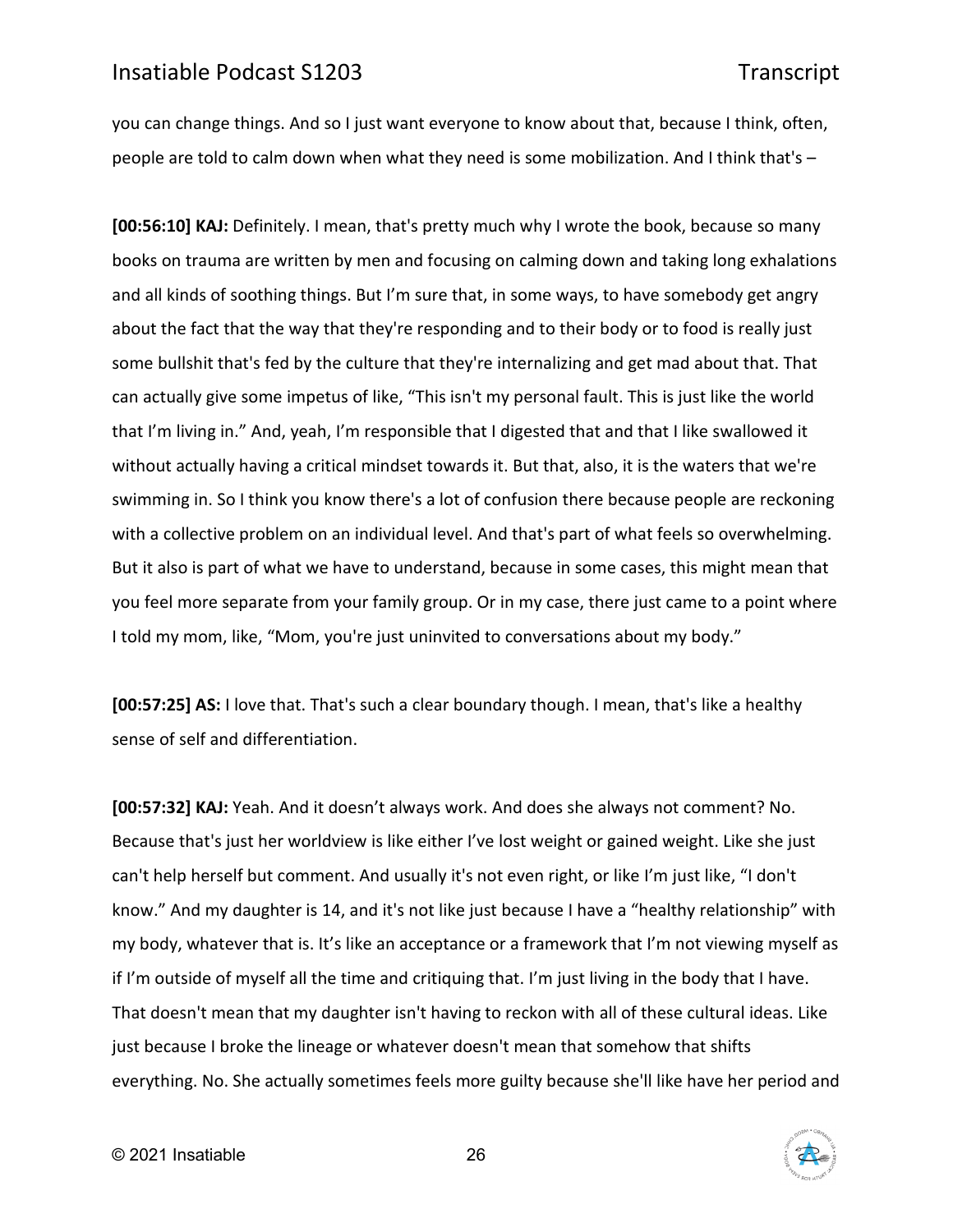be like, "I hate this, but I know I'm not supposed to because you're like the period person. And I know I'm supposed to think this is like sacred and great, but I hate it," or whatever. And so there's like an added level of how she's relating to it and how the culture is and how I am.

**[00:58:38] AS:** Yeah. I love that you said that about, because I think that's such a – I think of it how we're orienting towards the world. But you were saying like not being outside of ourselves, critiquing ourselves. And you said so beautifully early on about how the body is a process, an emergent. And I think that ties that into, when you're in your body, what you're perceiving what your experience emerges. And I think that's a really important distinction for people, because so many people are living outside and critiquing. What does this look like? Their social engagement nervous system doesn't feel safe. So it's like what will this look like? What do they think – What if I say this, right? And so coming even into the body, I think. And that's what I love about your book, is you start to give people language for what's happening so it can feel safe. Because I think language, it has its limitations, but it can be really helpful to give a name to something when it just feels like I'm swimming in a sea of being lost. Like I don't even know where I can locate myself. So I think language helps us with that. So thank you for even bringing that up, that the body is a process. That's like a really beautiful, beautiful concept and truth.

So two questions I have from our community, one person. In your book, you talked about you think we can be our own healers, right? And I love that you're democratizing healing. And someone wanted to know if you really think we can do that or we'd get greater results working with someone. And just curious your thoughts on when it makes sense to work with someone versus do some of these things yourself? Because I said to the person, I'm like, "Kimberly would probably say it depends." But that also letting people realize like somatic healing isn't like a silver bullet. Just like nothing else is. So I just want to kind of make people realize, because a lot of our culture tells people this is the answer. And so we think of it as something built up for better or for worse. And so I just would love your answer or your thoughts on that.

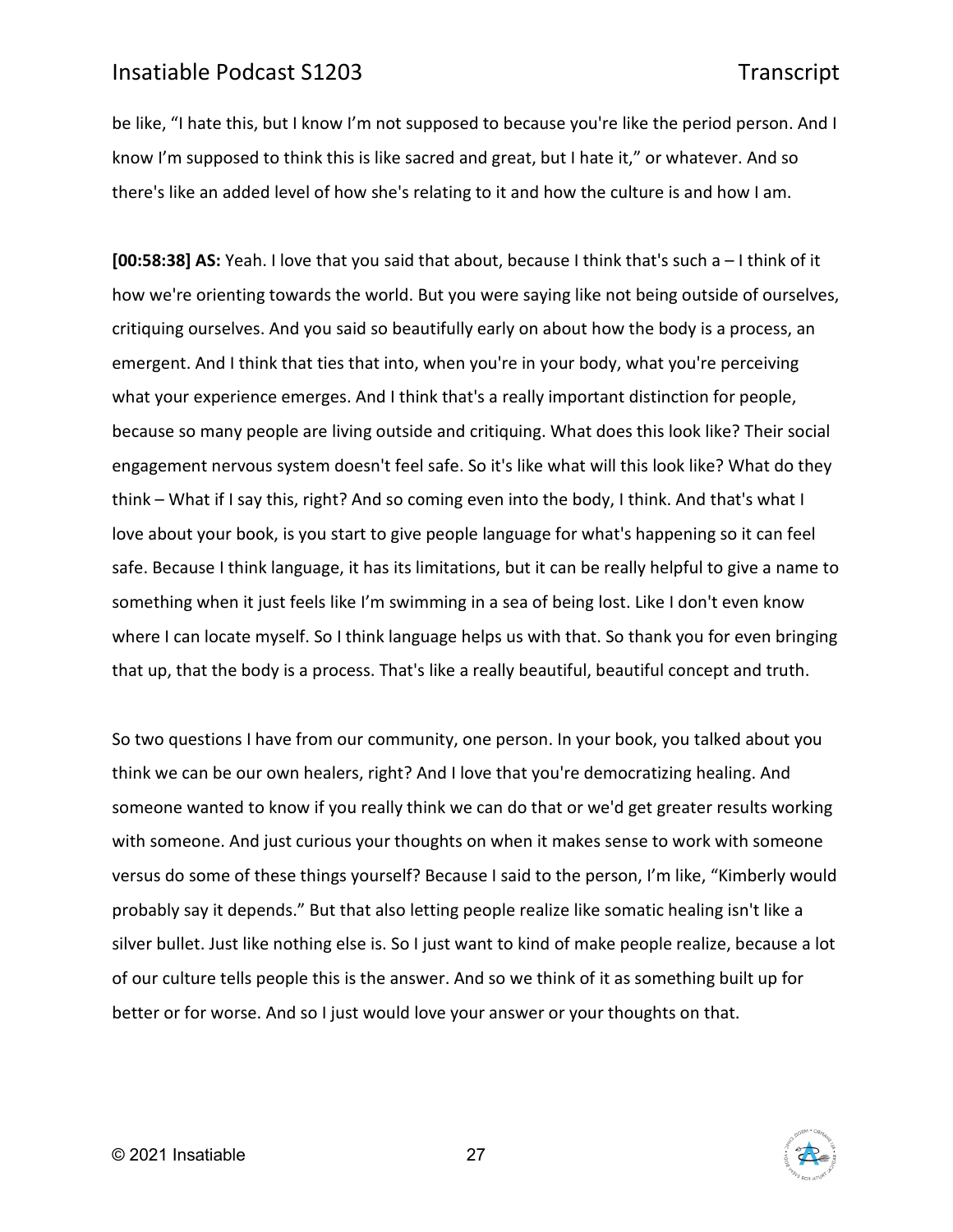**[01:00:27] KAJ:** I don't think there's anything we can do alone. I don't think we're a social specie. So I don't think there's anything that we can do completely alone. I think that mirroring is really important, and it depends on how many external influences people already have. Because sometimes people think, "Okay. Well, I'll hire a higher personal trainer, and I'll hire a coach, and I'll hire a somatic practitioner, and I'll hire a doula. And that doesn't necessarily mean that they're getting the support that they need in order to transmute something. Certainly there's acute trauma, like a sexual assault, or a car accident, or – And again, those things are metabolized different by different people. But I wouldn't recommend taking the thing that you consider to be the most traumatic thing that's happened to you in your life and try to renegotiate that yourself. That needs to happen with someone else. Unless you've just done a whole lot of processing on things that are similar to and that's kind of like the final frontier. Then maybe you would have the capacity to walk through that. But even so, like I wouldn't do that myself. At least, if I was going to try to do it myself, I would have a friend that I trust that can hold space be with me in the room while I was doing it.

I don't feel no one's getting any badges for doing more things themselves. If you talk to the somatic experiencing teachers, they are the people least likely to go to a surgery alone, to go to the doctor alone, to go to a dentist alone. People have the idea that, "Oh, they're the teacher. So they must just do everything themselves. And they must be fine in all situations." Wrong. They know how their nervous system works. So they take someone with them when they're getting a root canal. Who puts their hand on their diaphragm, and puts their hands on their legs, and make sure that they feel supported, and that they have the advocacy that they need, and that their animal body feels safe? So I absolutely do not think that we should even feel like we can do it ourselves.

What I do feel is that there's specialized knowledge like decent sex education and nervous system principles that most people, including me, only learned in specialized practitioner trainings that should just be part of middle school education and should just be part of skills that we practice as part of life skills. So I definitely don't think that one should try to do

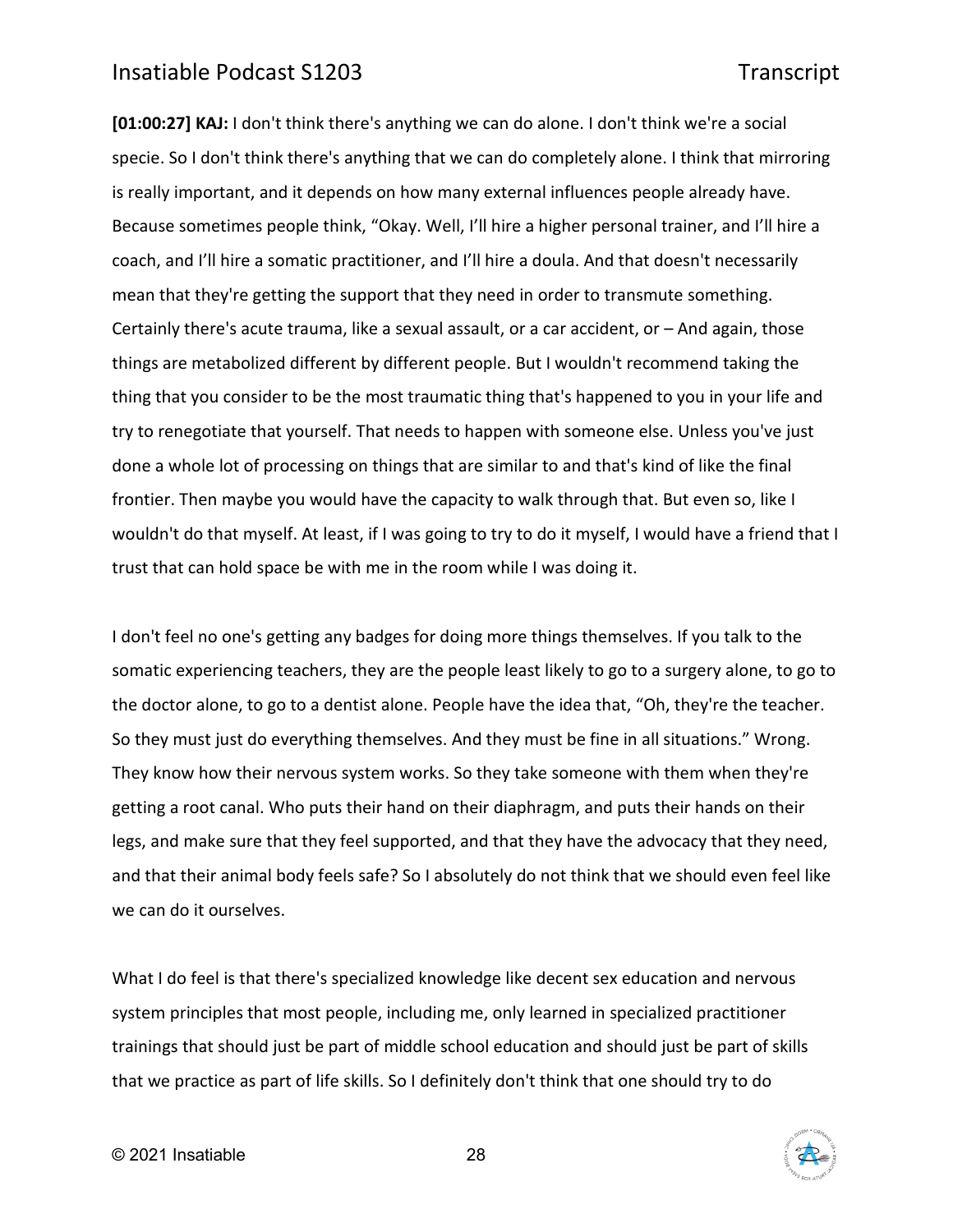everything alone, nor feel bad if you cannot do it alone. And you can practice the small skills of tracking your body, learning somatic and emotional language, learning to communicate through that language, which are the earlier chapters of the book, which gives you more tools when you would do a session so that that session would actually have some results.

**[01:03:22] AS:** I love that. And then they wanted to know, if they are to seek out someone, what kind of qualifications? Because as you, I'm sure, are well aware, and trauma is really a hot topic right now and it seems like everyone is an expert. What would you look for when you were going to work with a somatic practitioner? What would you recommend?

**[01:03:42] KAJ:** Well, I would ask people that you trust in your community who they recommend. Somebody that you admire that you think has a nervous system or a perspective on life that feels calming and grounding to you. You can go to traumahealing.org, which is the somatic experiencing site. When people ask me for recommendations in places that I don't know people, I go to that site and I look at people's pictures and I look at what they write. And based on I choose people who are coming from a body background. So people who come more from like massage, craniosacral, dancing, body-mind centering realm, that's how I choose, because I'm not looking for a psychotherapist. I'm looking for someone who can deal with the trauma. But that's my preference. And then you can talk to the person as well to see is that somebody who you resonate with, because it's important that if you tend to be overly trusting and overly outsourcing of your authority that you use some discernment and maybe don't just take the first recommendation. Or if you tend to not trust that you have a few moments to decide if that person's way feels like a way that you like.

**[01:05:02] AS:** I love that you said focus on who's calming and centering, because at least in the wellness world, so much of it is about like – Especially from non-trainers, it's like, "Go big or go home." And often that can be the cycle we're trying to get out of. But we think that that's what's "good". So I'm glad you said calming and centering. So that's a really good - Or a really

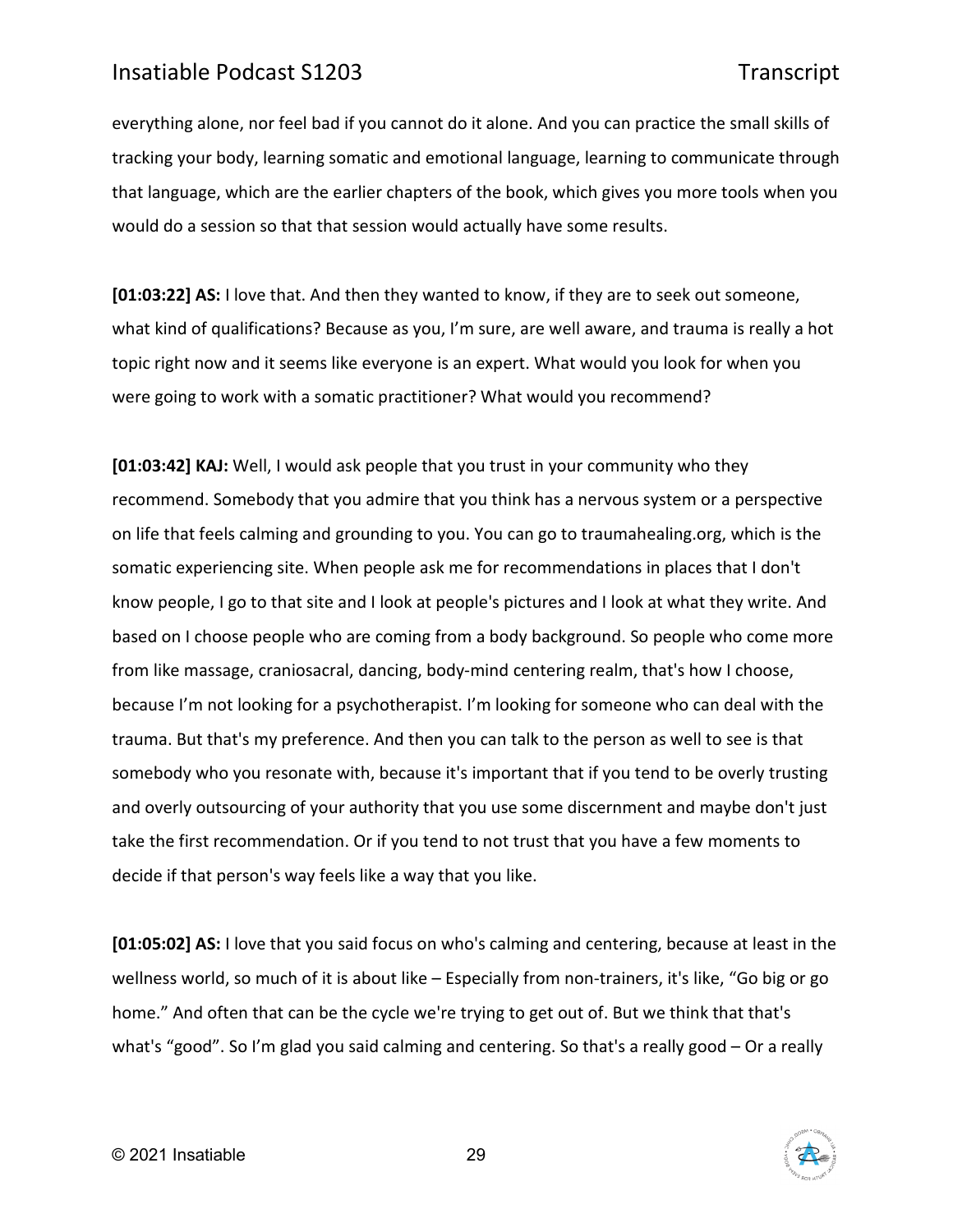helpful guidepost, I think, for people rather than, "We're going to do it all." I mean, there's just –

**[01:05:27] KAJ:** Yeah. My friend recently took a somatic training, and the first meeting the people said they were going to try to be intentionally boring, which I was like, "Wow! That's brave." And like I don't – But, yeah, charisma is one thing. And I know about it because I have a fair degree of it. But you want to feel that somebody is – Training training's important when it comes to trauma. Just because you've been traumatized doesn't mean you're automatically in a good situation to help other people with their trauma. You need to have some years under you. Personally, I'm 47, I like to work with people who are older than me. I like to work with people in their 60s and 70s because I don't have that opportunity in my daily life that much. And I feel like miles on the road matters.

**[01:06:15] AS:** Oh, yeah, yeah. I'm in that boat as. Well, Kimberly, thank you so much. We will, in the show, notes have a link to your book and your website. And where can people find more of you? And if you have any parting words too, anything I didn't ask you that you wish I would have.

**[01:06:31] KAJ:** Kimberlyannjohnson.com, or Kimberly Ann Johnson with some creative periods uh between the names on Instagram. There're some upcoming classes, like you can go to kimberlyannjohnson.com/jaguar. We're having like the full monty course in October, which is this kind of the sexuality addition.

Parting words, the nervous system is something you can actually feel and perceive. It's not an idea. It is a tangible – I mean, tangible means something you can touch. You would have to dissect to touch it. You can touch your skin externally and perceive some of the shifts of it. You need the intellectual framework so that you can drop into the felt sense perception, but you can feel these hormonal shifts. You can feel when you have a state shift. So don't let somatic awareness become one more thing that you're just intellectualizing. Take some time to